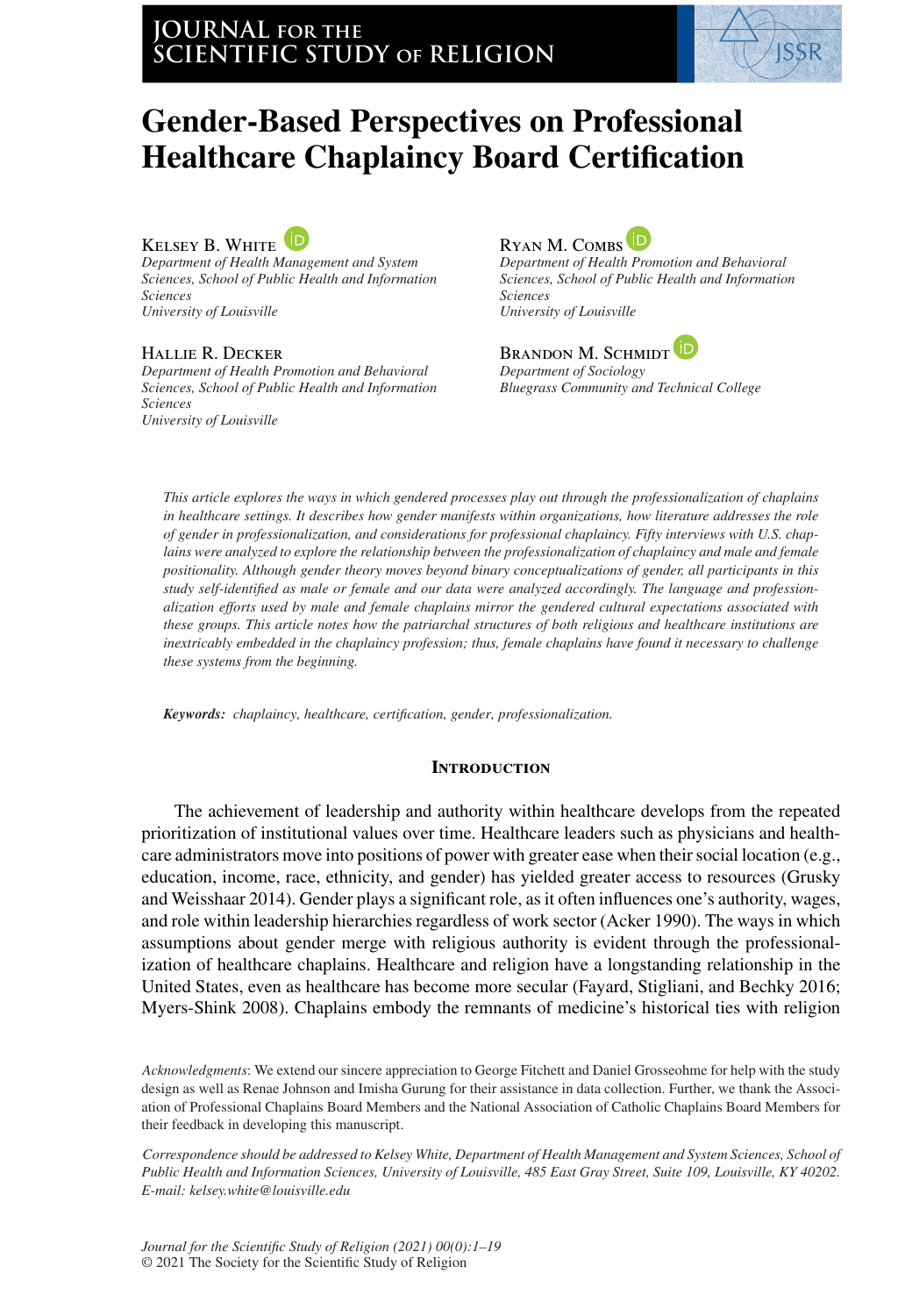(Cadge 2019). Healthcare delivery systems hire chaplains to provide spiritual and religious care to patients and their families. Chaplains have masters' level education and clinical training. They often translate patients' needs, inclusive of religious identity and cultural priorities to the secular world of medical intervention (de Vries, Berlinger, and Cadge 2008). The number of clinicians identifying as chaplains has grown since the mid-20th century (Cadge 2012).

Chaplaincy has professionalized increasingly over time (Cadge 2019). Unlike other professions, national chaplaincy organizations have attempted to professionalize without competing for jurisdictional ground with other professionals (Cadge 2019). Rather, as a group often found "on the edge of healthcare organizations," chaplaincy has adapted professionalization efforts by adopting healthcare language, medical norms, and methods "…to articulate their value and professional mandate" (Cadge 2019:13). Adapting to the norms and standards of older, more institutionalized processes can reinforce gender division and stifle attempts to make organizational processes more inclusive.

How do gendered processes play out through the professionalization of chaplains within healthcare settings? To explore this difference as it relates to healthcare chaplains, this article begins by describing how gender manifests within organizations and how existing literature speaks to its role in professionalization efforts. This is followed by a discussion about related considerations within professional healthcare chaplaincy. Analyzing interviews with 50 U.S. chaplains, this study aims to describe the observed relationship between the professionalization of chaplaincy and male and female gender roles. Although current gender theory moves beyond binary thinking, we utilize the traditional constructions of gender, those of binary male and female, since all research participants identified as either male or female when asked their gender identity in an open-ended question. Both language and professionalization efforts used by members of gender groups seem to mirror gendered cultural expectations and roles of those groups. This article will note how the patriarchal infrastructures of both religious institutions and healthcare institutions are inextricably embedded in the profession of chaplaincy, and so female chaplains have needed to challenge these systems from the beginning.

## **Theoretical Framework**

## **Gender and Work**

The published literature contains extensive discussion about the social construction of gender. West and Zimmerman (1987) suggested that socially generated concepts include expectations of characteristics, behaviors, and activities that qualify as feminine or masculine. Gender then becomes "something that one does, and does recurrently, in interaction with others" (West and Zimmerman 1987:140) to the extent that individuals' interactions reinforce these socially defined assumptions. West and Fenstermaker (1995) focused on an intersectional approach furthering the argument of "doing" gender as described by West and Zimmerman (1987). In this, West and Fenstermaker (1995) argued that gender, race, and class are "accomplished" or shown through the creation of differences in each category, building a complex set of matrices. Further, they argued that gender "is a situated accomplishment of societal members, the local management of conduct in relation to normative conceptions of appropriate attitudes and activities for particular sex categories" (p. 21, as cited from West and Zimmerman 1987). The argument of "essential differences," such as those with gender and race, further sustains and supports the system of social relations that distributes individual personal and professional opportunities based on identities (West and Zimmerman 1987:29). As a result, these differences become reified within the social structures as normal and natural, further legitimizing the socially constructed organization of social life. This reification is evident through the persistent attribution of specific jobs and occupations to a certain gender (Bielby and Baron 1987).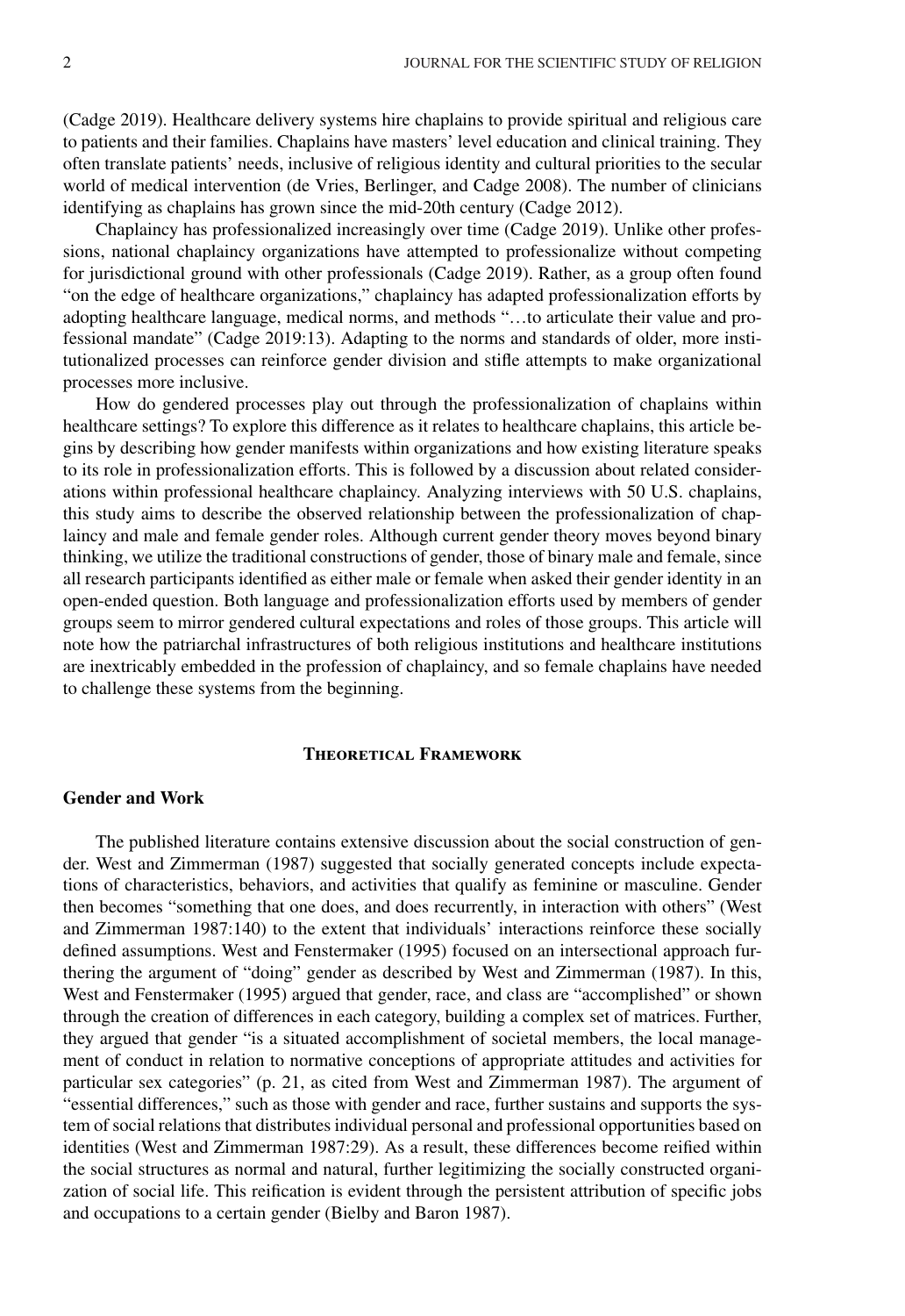After the end of the Second World War, the presence of women within medicine, law, and the clergy steadily increased (Chaves 1996). Despite more women entering the labor force, work organizations continued to reinforce gender divisions as consistently placing men "in the highest positions of organizational power" (Acker 1990:146). Gender divisions within organizations reflect socially imposed and unequal distributions of power and skill through symbols, such as educational degrees or credentials (Acker 1990). A "gender revolution" began in the 1970s in which progress was made desegregating gendered occupations and after which women began to earn more baccalaureate and doctoral degrees than men (England, Levine, and Mishel 2020). However, progress has stalled in recent years and gendered occupational segregation remains common. To address these issues, England, Levine, and Mishel (2020) suggest that significant changes must occur institutionally and culturally.

Healthcare organizations offer one example of these socially generated divisions. Throughout U.S. history, the healthcare hierarchy has placed physicians—typically men—at the apex of power and authority, even within the specialty of maternal health (Carter 1994). In the 1920s, medical care and delivery shifted from providing charity care to the sick and poor into a national institution (Cadge 2012). Policy changes within medical education reallocated the power to supervise pregnancy and childbirth away from women, who had traditionally provided community care for prenatal, maternal, and infant health (Barker 1998). The Sheppard-Towner Act, passed in 1921, moved pregnancy care decisions from midwives to physicians by means of requiring specific medical education, traditionally achieved by physicians, for maternity care (Barker 1998). However, at that time women who wanted to become physicians were barred from access to medical education due to their gender (Barker 1998). These challenges forced women to develop strategies for inclusion within the educational hierarchy, to seek peer inclusion as physicians, and to reclaim expertise regarding maternal health.

Religious organizations offer another example of how gender and work interact within formal organizations as well as how socially determined indicators, such as education level, determine authority. Some U.S. religious organizations, such as the Roman Catholic Church and the Southern Baptist Convention, employ more gendered leadership processes than others and have historically utilized female members in pastoral and judicatory posts only in times of limited male leadership (Wessinger 1996). Even among more progressive religious communities, greater access to higher education propagates women's authority (Chaves 1996). When national policies increased educational access for women, mostly after the Second World War, leadership within religious organizations adapted to the changing social norms and increased women's leadership opportunities (Wessinger 1996). Although many debates around female leadership within religious organizations arise from ideological and theological arguments, researchers have proposed that a religious community's increasing acceptability of female leadership may be in response to changing social norms, concerns for community survivability rather than their ideological priorities (Ecklund et al. 2007), and changing external social pressure to become more inclusive (Chaves 1997; Lehman 1997). Women in religious organizations may then adopt strategies for inclusion within educational settings as well as for peer recognition within faith communities. In both healthcare and religious organizations, history demonstrates how women aiming for occupational recognition must adopt a wide array of strategies to achieve inclusion and authority.

#### **Professionalization Strategies Within Gendered Work Organizations**

The same patterns appear among occupational groups aiming for professional recognition (Appendix 1 in the Supporting Information). Occupational closure refers to the manner in which a trade becomes a "profession" by defining an area of expertise, drawing jurisdictional boundaries, and restricting entry to only those who are suitably qualified (Abbott 1988). Socially constructed conceptions of gender influence how groups stake jurisdictional claims. The extent to which a professional group claims expertise on a specific type of work occurs within a social,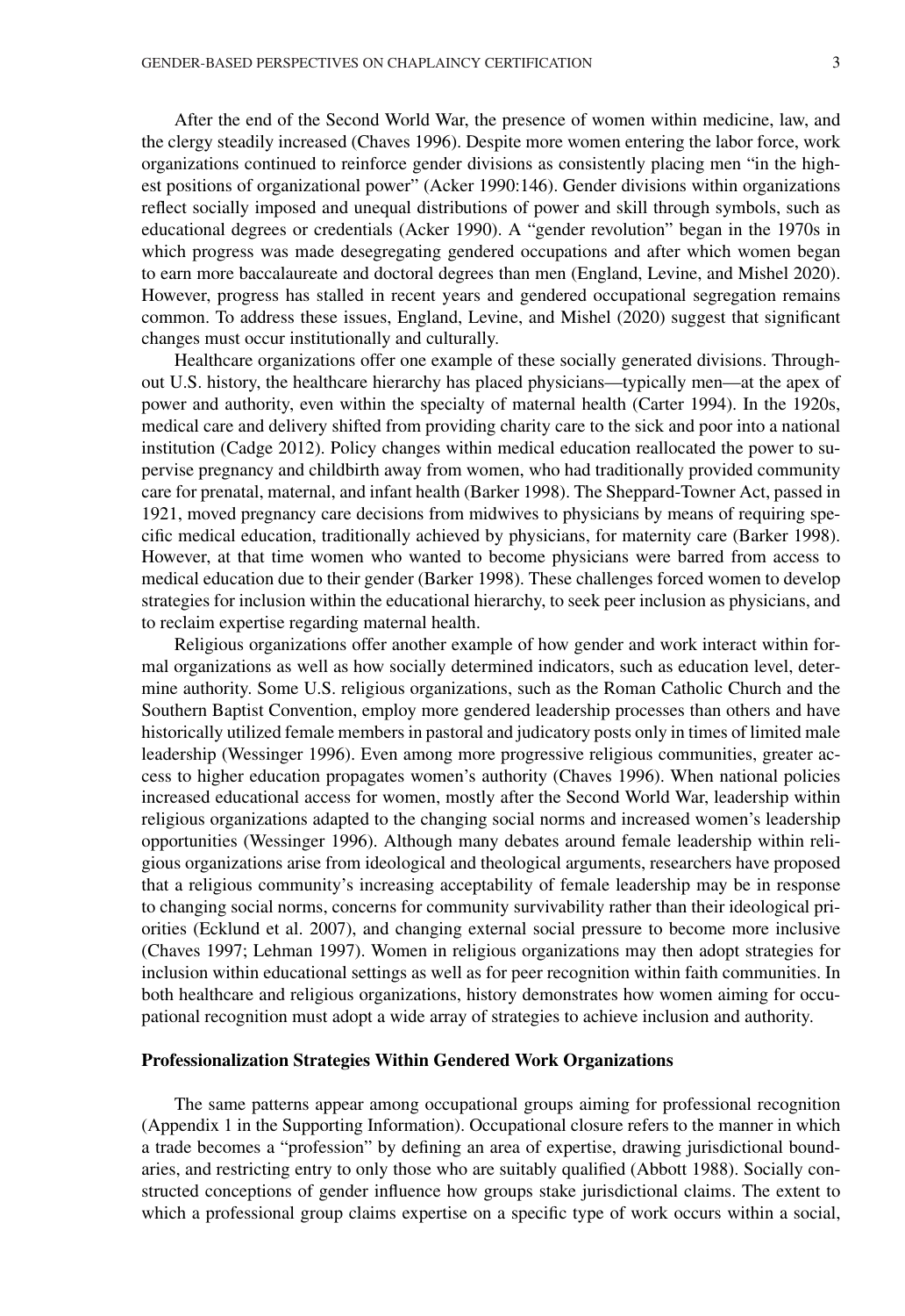political, and economic context (Abbott 1988). Professionalization also includes efforts to create occupational closure as a manner of claiming jurisdiction and dominance over specific tasks or knowledge(Abbott 1988; Crompton 1987; Parkin 1979).

The role gender plays as occupational groups stake claim to specific skills, competencies, services, or provision of services requires intentional examination (Atkinson and Delamont 1990; Witz 1990) and has been explored frequently with regard to physicians and nurses (Barker 1998; Lorber 1984; Melosh 1982; Moldow 1987). In general, researchers suggest that the gender of the majority within an occupational group determines the types of strategies used to accomplish occupational closure and stake jurisdictional claims. Witz (1990), who focused on the professionalization efforts of primarily female occupations, describes four strategy types: exclusionary, demarcating, inclusionary, or dual closure. As detailed in the proceeding paragraphs and illustrated in Appendix 1 in the Supporting Information, the professionalization strategies used depends on the position of the subordinate group and gender composition of the occupational group (Witz 1990). Since social institutions continue to reinforce male authority, male professionalization efforts rely on demarcating and exclusionary strategies while predominately female professions tend to employ inclusionary, dual closure (exclusionary and inclusionary simultaneously), and demarcating strategies (Witz 1990). Each of the four strategies refers to a way in which an occupational group attempts to gain professional status, power, and recognition.

Exclusionary and demarcating strategies are most prevalent in male-dominated professionalization projects where power is determined through hierarchy (Witz 1990). Exclusionary tactics focus on strategies for intra-occupational control over the entry into a professional group and internal priorities of the professional group, while demarcating tactics focus on inter-occupational control among occupational groups with regard to a body of knowledge (Witz 1990; Parkin 1979). Exclusionary efforts typically employ legalistic methods, such as licensure or certification. Power exerted by a dominant group aims to exclude those not qualified from a specific professional status. For example, the medical profession used exclusionary tactics such as the 1858 Medical Act, which required state-approved entities to provide the educational foundation for an individual to become registered (Witz 1990). Legalistic tactics, such as state licensure and registration, tend to hold central positions in professional closure by controlling access to education (MacDonald 1985).

Demarcating tactics, on the other hand, appear as two professions or occupations debate jurisdictional claims of knowledge and care provision (Witz 1990). As the nursing profession grew throughout the late 1800s and early 1900s, nurses, a vast majority of whom were women, campaigned for state recognition of professional status through credentialing and mirrored the medical profession (Carter 1994; Witz 1990). They attempted to harness the power of credentialing to challenge power dynamics and establish their own professional territory. The exertion of power occasionally utilizes state-level credentialing to draw jurisdictional boundaries.

Inclusionary strategies refer to a social group's efforts to seek upward mobility, power, recognition, or inclusion within an occupation's ranks (Witz 1990). These efforts focus on changing perceptions of equality and attempt to exert power toward more dominant groups. For example, when women campaigned for entry to the medical profession in England in the 1860s and 1870s, they began developing their own medical education and degrees (Witz 1990). Their efforts for inclusion in the medical arena culminated after parliament granted women access to medical education and registration in 1876. They aimed to be considered among the occupational ranks and faced varying levels of institutional power dynamics (Witz 1990). Inclusionary professionalization approaches reflect efforts to attain equal authority and rights within a specific occupation.

Dual closure strategies, typically evident by their complexity, refer to how a social group aims to gain professional recognition through a combination of inclusionary and exclusionary strategies simultaneously (Witz 1990, 1992). A subordinate occupational group resists the attempts of dominant groups to exclude them and at the same time "seek to consolidate their own position within a division of labor by employing exclusionary strategies" (Witz 1990:679). For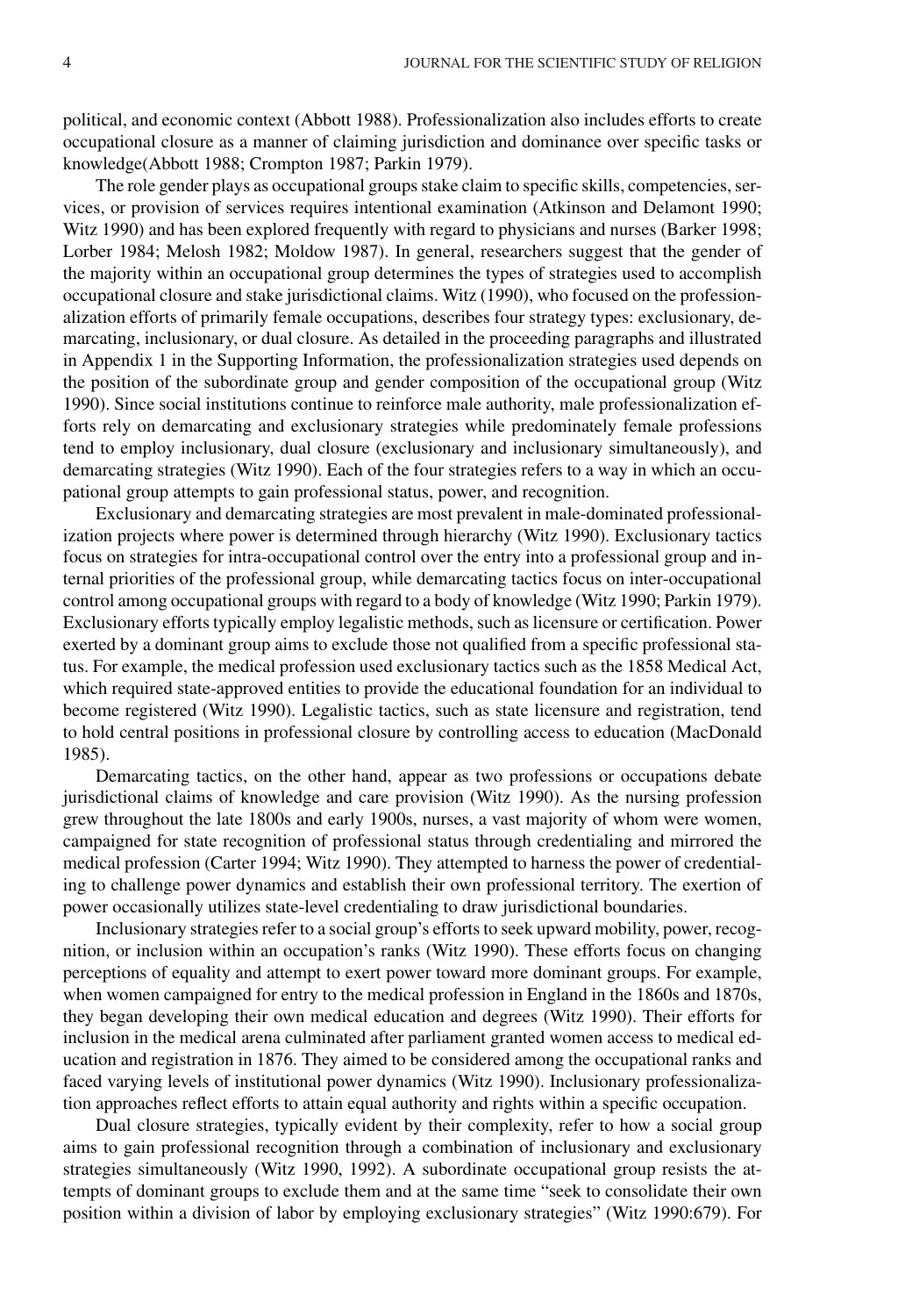example, women physicians, nurses, and midwives campaigned against U.S. legislative efforts in the 1920s that shifted maternal health responsibilities. Those women wanted to gain authority over maternal health and inclusion within the medical profession, and thus implemented a dual closure strategy. Legislation and male physicians claimed greater authority over the knowledge of maternal health by positioning it within the medical realm rather than as home care (Witz 1990). Due to the authority typically already bestowed upon male physicians, occupational groups that are predominately male do not typically require dual closure strategies for professionalization.

Efforts by women to move into the medical field highlight the exclusionary tactics made manifest through extensive educational requirements. Women must navigate and overcome institutionalized oppression within the organization or profession they seek to enter. Witz (1990) argued that professionalization projects of female-dominated occupations utilize dual closure and inclusionary tactics. Conversely, professionalization projects dominated by men tend to use exclusionary and demarcating efforts. The fact that women face multiple layers of gendered dynamics in professionalization efforts, comes from the reinforced gendered norms historically present within the United States. Women tend to need a wider array of tactics for professional inclusion, both as an occupational group and as individuals, due to the reinforced patriarchal expectations and hierarchy.

#### **Considerations for Professional Healthcare Chaplains**

Chaplaincy in the United States has become more prominent in healthcare since the 1920s (Cadge 2019). Chaplains, sometimes referred to as spiritual care providers, began as community religious leaders who cared for the sick within hospitals. Prior to the 1920s, most chaplains in hospitals were local clergy, retired clergy, or volunteers (Cadge 2012). As healthcare grew as a formal sector, the provision of psychological and psychiatric care shifted away from religious leaders and toward physicians (Cadge 2012). Clergy attempted to respond to shifts in jurisdictional claims by emphasizing education and creating experiential educational chaplaincy programs (Cadge 2012). In 1921, administrators from Protestant hospitals broke off from the American Hospital Association to create their own association called the American Protestant Hospital Association (APHA; Thomas and LaRocca-Pitts 2006). The APHA, emphasizing the role of religious care in healthcare, provided chaplains with the ideal atmosphere to begin occupational closure efforts.

In the 1940s and 1950s, the chaplains who trained through the first experience-based educational programs formed the first formal chaplaincy organization, the Association of Protestant Hospital Chaplains (Cadge 2012). These chaplains were all White men. Clinical training programs continued to expand for chaplains following the passage of the Hill-Burton Act in 1946 that increased federal funding for hospital construction (Cadge 2012). The Joint Commission of Hospital Accreditation first included a standard for the provision of spiritual care in 1969 and thus provided further legitimization of professional spiritual care within hospitals. Aiming to achieve greater professional recognition and demarcate their expertise, the professional chaplaincy organizations began to formalize credentialing through board certification (Cadge 2012; Thomas and LaRocca-Pitts 2006).

Since the 1940s, national chaplaincy organizations have employed board certification for membership credentialing (Thomas and LaRocca-Pitts 2006). Sociologists suggest that professionalization for chaplains has begun "moving from the 'subjective' to the 'official' labor force" as chaplains more frequently discuss jurisdictional claims, competency standards, theological training, and credentialing (de Vries, Berlinger, and Cadge 2008:24). The most recent examination of chaplaincy within hospitals suggested that around 64 percent of hospitals reported having a chaplaincy department in 2003 (Cadge, Freese, and Christakis 2008) and potentially as high as 75 percent in 2019 (White 2019). In 2010, men accounted for about 60 percent of membership in the largest chaplaincy organization, the Association of Professional Chaplains (Cadge 2012:48).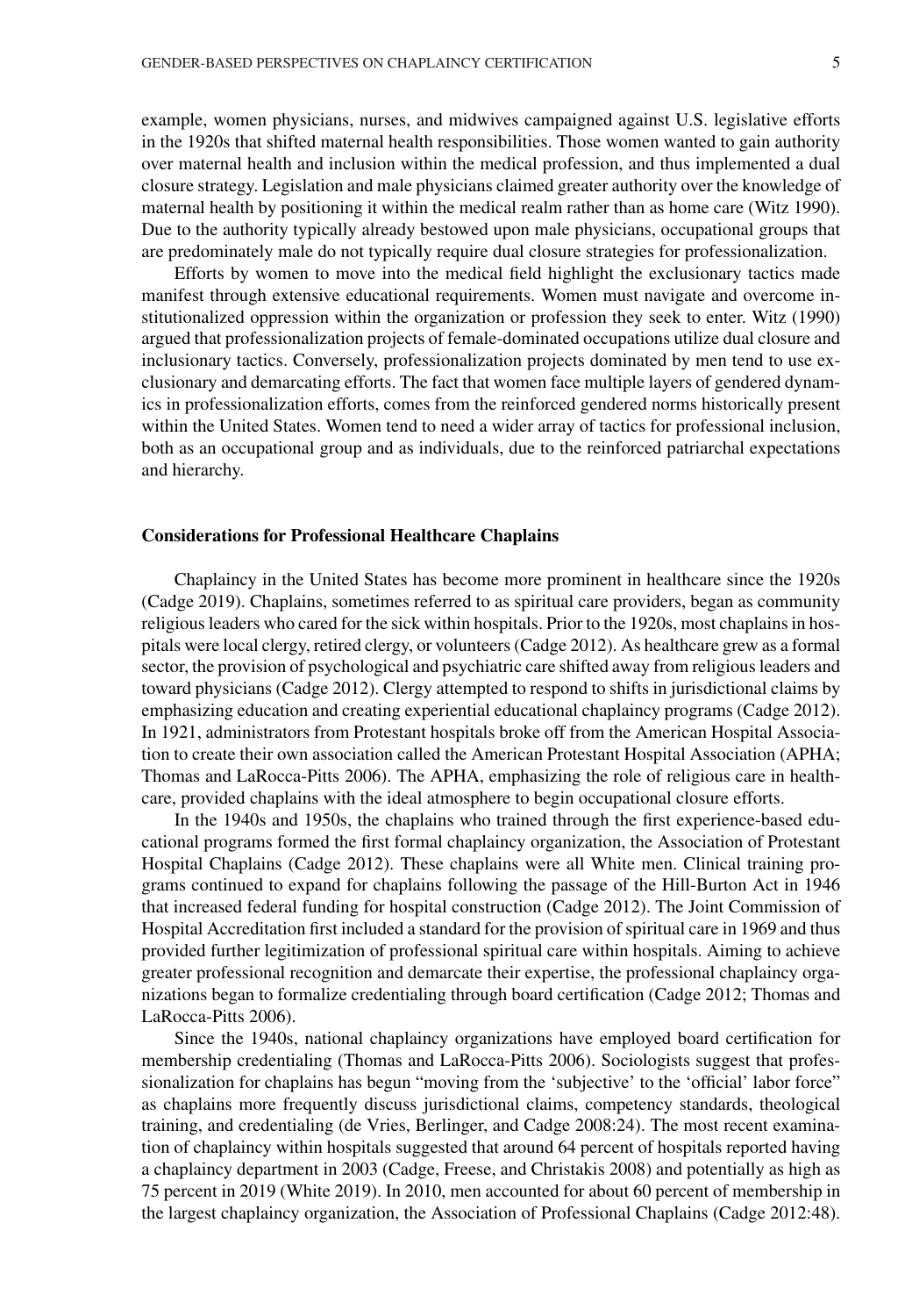However, in 2018, the proportion of men and women who belonged to the three largest professional chaplaincy organizations—the Association of Professional Chaplains, the National Association of Catholic Chaplains, and the Neshama-Association of Jewish Chaplains—was roughly equal (White et al. 2020:8).

Chaplaincy professionalization sits uniquely at the intersection between healthcare and religion, each with a history of patriarchy. Their professionalization efforts provide an opportunity to examine questions about the types of strategies that are used in an occupation that was once male dominated but is now composed of equal proportions of male and female professionals. Based on Witz's (1990, 1992) professionalization concepts, one would expect male and female chaplains to discuss occupational closure in different ways. The aim to become a professional in a healthcare setting and within religious communities requires female chaplains to face multiple areas of resistance and subtle exclusion.

Using qualitative interviews with healthcare chaplains, this study aimed to discover how chaplains describe the value of certification, a demarcating professional strategy, and what denotes a professional identity. Specifically, we sought to answer the following: what gendered processes are visible in chaplains' ideas about professionalization, competency, and certification within healthcare settings? The analysis does not intend to label one strategy superior to another, nor does it intend to demonstrate inadequacies. Rather, we argue that subtle differences in language between male and female chaplains speak to the complex manner in which gender differences may appear.

#### **METHODS**

#### **Data Collection Procedures and Sample**

The data analyzed in this study originated as part of a larger study on board certification initiated by the two largest chaplaincy organizations in the United States and the Center for Health Organization Transformation at [BLINDED FOR REVIEW]. Researchers recruited 50 chaplains from the organizations' membership via email between July and August 2019. Key informants qualified to participate based on their time since certification and current professional role. Researchers categorized willing respondents as either (1) a chaplain board certified in the past 2 years, (2) a chaplain failing to receive board certification in the past 2 years, (3) an experienced chaplain with 7 or more years of experience, (4) a board certified chaplain who interviewed certification candidates, or (5) a manager of certified chaplains.

Three members of the research team conducted semistructured interviews by phone. The research team utilized the phone for interviews because participants came from across the U.S. Interview questions covered the value of certification, educational preparation, participant definitions of professional/competent (relative to chaplaincy), preparation of one's board certification application, and board certification interview experiences. The interviewers also requested participant recommendations for improvements to the certification process. Interviewers asked an open-ended question of the participant's gender to allow self-identification. Interviews ranged from 20 to 75 minutes and were audio recorded and transcribed verbatim by a third party.

## **Analysis**

The research team conducted an inductive qualitative analysis (Merriam 2009). The team managed the data in the qualitative analysis software Dedoose, version 8.0.36. Initially, a third of transcripts were read closely and open coded by members of the research team. Each data segment in the transcripts was assigned a code or codes summarizing the content in a word or phrase. The research team members were trained in the constructivist grounded theory techniques employed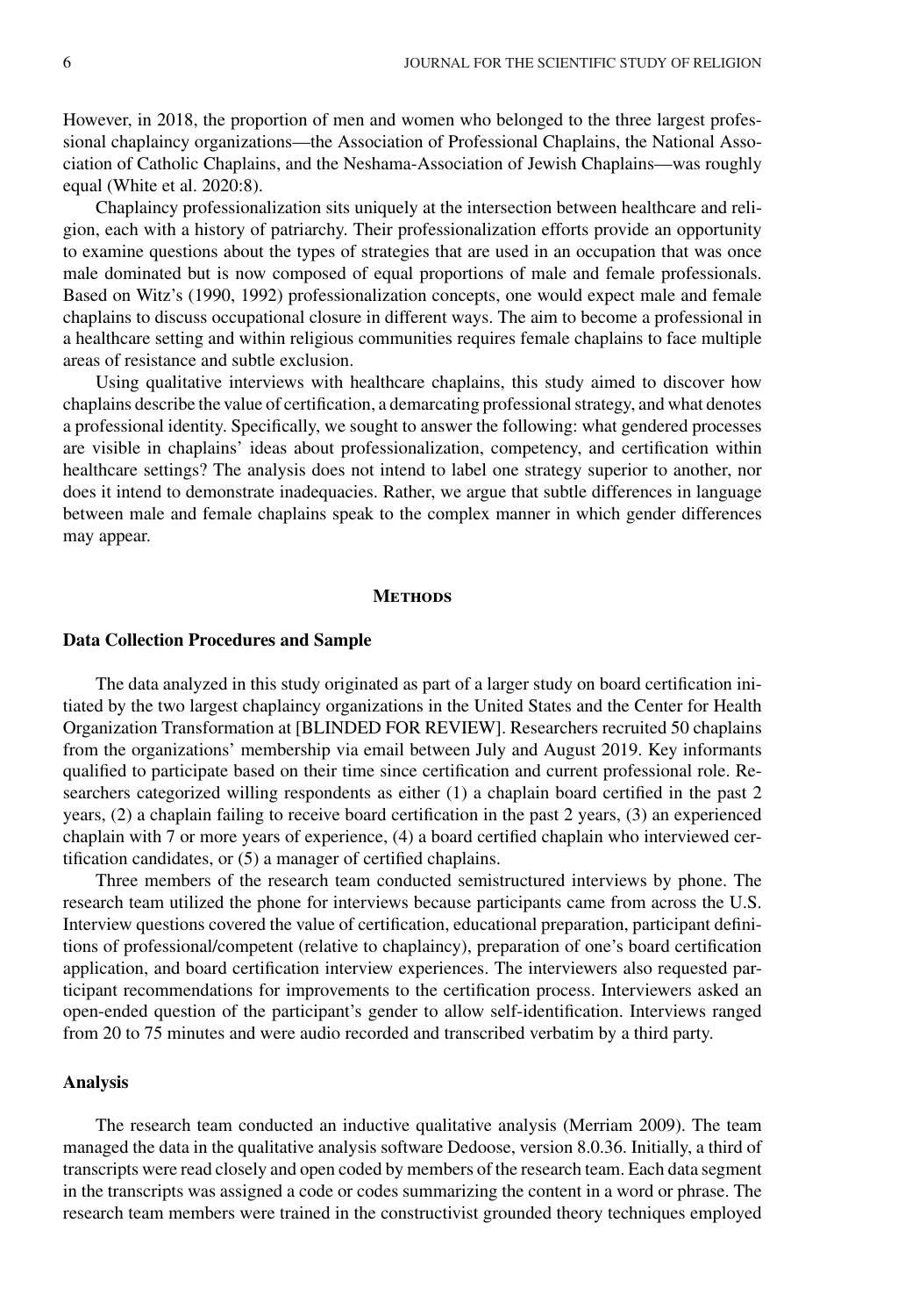in the analysis (Charmaz 2014). Then, using a process of peer debriefing and consensus building (Erlandson et al. 1993), the team determined which codes occurred most frequently or were the most significant to the research question. The team then defined these codes to further elucidate understanding of their meaning and assist with code application. These codes formed the codebook. Then, the research team tested interrater reliability to assess internal coding consistency with excerpts from the subset of interviews; the Cohen's Kappa score (.82) was calculated within Dedoose and indicated strong agreement. The remaining transcripts were then coded using the codebook. The coded excerpts were exported and analyzed, and the team reached consensus on the qualitative themes.

This article focuses on a subanalysis of all excerpts originally coded as "defining professional and competent" and "the value of certification." The first author sorted excerpts according to participant gender and then re-coded in each gender category inductively and separately. After the final inductive analysis, the professionalization strategies discussed in literature were discussed in relation to the subthemes and patterns identified. The [BLINDED FOR REVIEW] Institutional Review Board approved this study in June 2019. Participants received preamble unsigned consents to review and verbally consented prior to the interview.

### **Results**

Email invitations were sent to 3,143 eligible members from the two largest professional chaplaincy organizations in the United States. Recruitment yielded 786 responses, a 25 percent response rate. Researchers scheduled interviews on a first-come, first-served basis according to respondent category (newly certified, experienced chaplain, chaplain manager, etc.). Forty-eight percent of chaplains identified as female and a majority identified as White (92 percent). The average age was 55.3 years old  $(SD = 13.4)$  and in terms of religious affiliation, most chaplains interviewed were either Catholic (38 percent) or Mainline Protestant (32 percent). Most chaplains worked within a hospital (56 percent). Table 1 summarizes sample demographics. As compared to the broader body of professional chaplaincy, the sample for the present study was similar in age, gender composition, employing organization, and region (White et al. 2020). The present sample had more White respondents and more Catholic respondents then the larger body of chaplaincy (White et al. 2020).

## **Thematic Analysis**

Figure 1 illustrates the subthemes developed from the primary analysis' themes. Excerpts were separated according to participant gender and then further examined according to identified subtheme. The theme entitled "defining professional and competent" contained the following subthemes: (1) competence requires interprofessional capacity, (2) competence requires knowledge and skill, and (3) competence requires credentials. The theme "value of certification," as mentioned by participants, elicited two subthemes about (4) the value of certification for the chaplaincy community and (5) the implications of certification for interdisciplinary respect. Within these subthemes, male and female chaplains utilized different language to describe each and at times appeared subtle, while in other cases female chaplains added descriptors not used by male chaplains. Table 2 provides a simplified overview of participant language as related to exclusionary, demarcating, inclusionary, and dual closure strategies.

#### *Competence Requires Interpersonal Skill*

All chaplains interviewed, regardless of gender, noted the central importance of interpersonal skills and self-awareness. However, subtle differences in their priority were found. Male chaplains most frequently named interpersonal skills or described skills related to engaging with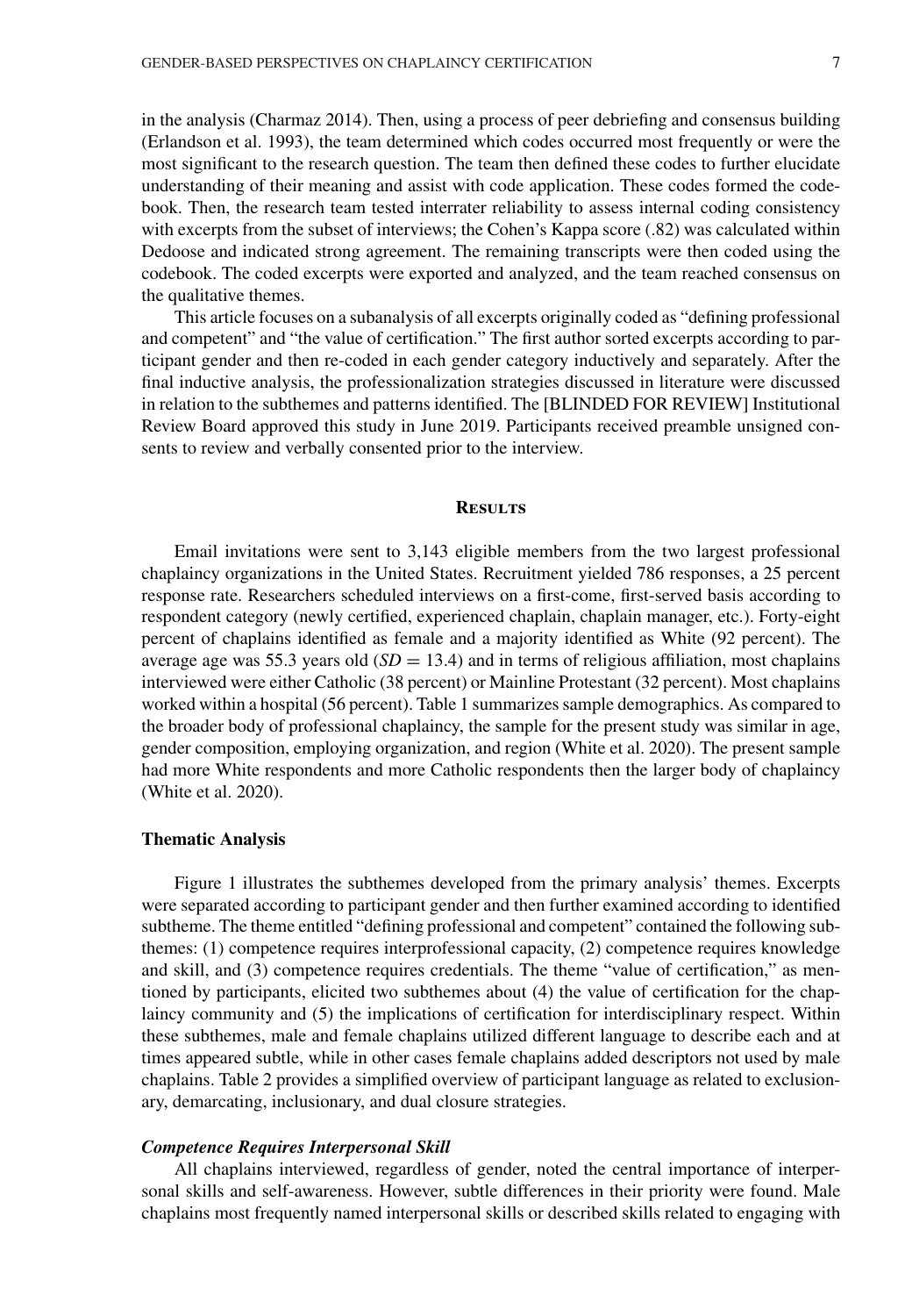|                                                    |                                               |                                                        | Certification                             |                                                                 |                                               |                                              |
|----------------------------------------------------|-----------------------------------------------|--------------------------------------------------------|-------------------------------------------|-----------------------------------------------------------------|-----------------------------------------------|----------------------------------------------|
|                                                    | Candidates<br>Recent                          | Candidates (Not<br>Recent                              | Committee                                 | Experienced                                                     | Managers/                                     |                                              |
|                                                    | (Certified) N                                 | Certified) N                                           | Members N                                 | Chaplains N                                                     | Directors $N$                                 | Full Sample N                                |
|                                                    | (Percentage)                                  | (Percentage)                                           | (Percentage)                              | Percentage)                                                     | (Percentage)                                  | (Percentage)                                 |
|                                                    | $10\ (20)$                                    | $10(20)$                                               | $10\ (20)$                                | $10(20)$                                                        | 10(20)                                        | 50 (100)                                     |
|                                                    |                                               |                                                        |                                           |                                                                 |                                               |                                              |
| $\frac{\text{Age}}{\text{Mean}(SD)}$               |                                               | 53.6 (11.2)                                            |                                           | 63.2(7.2)                                                       | 54.8(8.5)                                     |                                              |
|                                                    |                                               |                                                        |                                           |                                                                 |                                               |                                              |
| $18-44$<br>45-64<br>65+<br>Gender                  | $41.4(14.5)$<br>$6(60)$<br>$4(40)$            | $\begin{array}{c} 2(20) \\ 7(70) \\ 1(10) \end{array}$ | 63.4 (12.7)<br>1 (10)<br>3 (30)<br>6 (60) |                                                                 | $\frac{2(20)}{8(80)}$                         | 55.3 (13.4)<br>11 (22)<br>29 (58)<br>10 (20) |
|                                                    | $\overline{\phantom{a}}$                      |                                                        |                                           | $7(70)$<br>3 (30)                                               |                                               |                                              |
|                                                    |                                               |                                                        |                                           |                                                                 |                                               |                                              |
| Female                                             | 5(50)                                         | 2(20)                                                  | 5(50)                                     | $6(60)$                                                         | 6(60)                                         | 24(48)                                       |
| Race/ethnicity                                     |                                               |                                                        |                                           |                                                                 |                                               |                                              |
| <b>Black or African</b>                            | $\overline{1}$                                | 1(10)                                                  | $\overline{1}$                            | $\overline{1}$                                                  | $\overline{1}$                                | (2)                                          |
|                                                    |                                               |                                                        |                                           |                                                                 |                                               |                                              |
|                                                    |                                               | (90)                                                   | (06)                                      | 10(100)                                                         |                                               | 46 (92)                                      |
| American<br>White, Non-Hispanic<br>White, Hispanic | $\begin{array}{c} 9(90) \\ 1(10) \end{array}$ |                                                        |                                           |                                                                 | $\begin{array}{c} 9(90) \\ 1(10) \end{array}$ | 2(4)                                         |
| Hispanic or Latino                                 |                                               | $\overline{1}$                                         |                                           | $\overline{1}$                                                  | $\overline{1}$                                |                                              |
| Other                                              |                                               | $\mathsf I$                                            | (10)                                      | $\mathbf{I}$                                                    | $\bar{1}$                                     | 1(2)                                         |
| Employing organization                             |                                               |                                                        |                                           |                                                                 |                                               |                                              |
| Hospice                                            |                                               | 4(40)                                                  |                                           |                                                                 |                                               | 8 (16)                                       |
| Hospital                                           | $2(20)$<br>$6(60)$<br>$2(20)$                 |                                                        | $\frac{1(10)}{3(30)}$                     |                                                                 | $10\,(100)$                                   |                                              |
| Other HC                                           |                                               | $4(40)$<br>2(20)                                       |                                           |                                                                 |                                               | $\frac{29(58)}{8(16)}$                       |
| Other                                              |                                               |                                                        | 3(30)                                     | $\begin{array}{c} 1\,00 \\ 6\,60 \\ 1\,10 \\ 2\,20 \end{array}$ | $\begin{array}{c} \hline \end{array}$         | 5 (10)                                       |
|                                                    |                                               |                                                        |                                           |                                                                 |                                               | (Continued)                                  |

Table 1: Descriptive statistics of chaplains interviewed, *N* = 50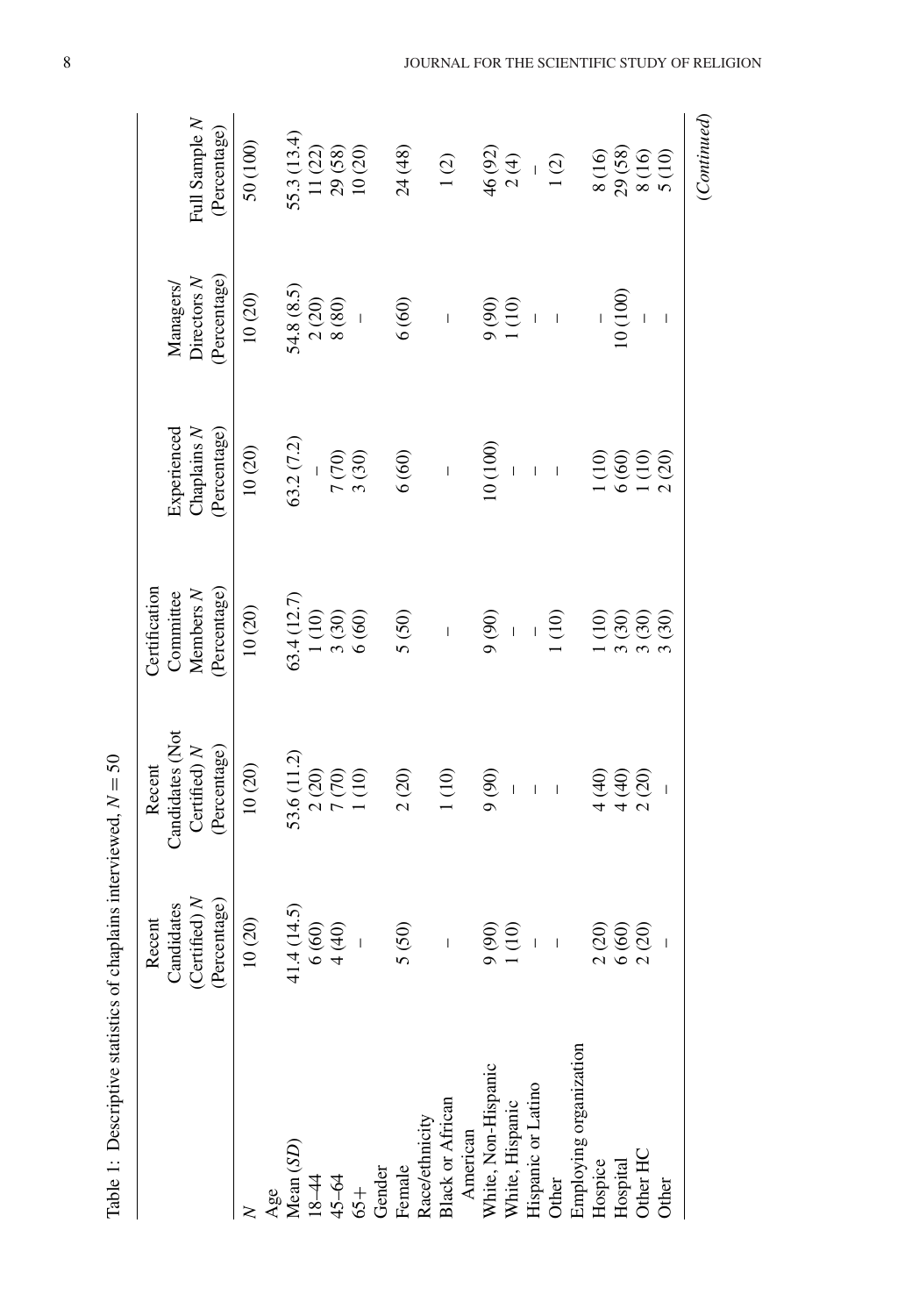|                                         | Recent                     | Recent                                                                                   | <b>Dertification</b>                           |                            |                                                            |                                                                                                                                                                                                                                                                                                                                                                        |
|-----------------------------------------|----------------------------|------------------------------------------------------------------------------------------|------------------------------------------------|----------------------------|------------------------------------------------------------|------------------------------------------------------------------------------------------------------------------------------------------------------------------------------------------------------------------------------------------------------------------------------------------------------------------------------------------------------------------------|
|                                         | Candidates                 | Candidates (Not                                                                          | Committee                                      |                            |                                                            |                                                                                                                                                                                                                                                                                                                                                                        |
|                                         | (Certified) N              | Certified) $N$                                                                           | Members N                                      | Experienced<br>Chaplains N | Managers/<br>Directors N                                   | Full Sample N                                                                                                                                                                                                                                                                                                                                                          |
|                                         | (Percentage)               | (Percentage)                                                                             | Percentage                                     | Percentage)                | Percentage)                                                | (Percentage)                                                                                                                                                                                                                                                                                                                                                           |
| Religious affiliation                   |                            |                                                                                          |                                                |                            |                                                            |                                                                                                                                                                                                                                                                                                                                                                        |
| Catholic                                |                            |                                                                                          |                                                |                            | (140)                                                      |                                                                                                                                                                                                                                                                                                                                                                        |
| Evangelical Protestant                  |                            |                                                                                          |                                                |                            | $\overline{1}$                                             |                                                                                                                                                                                                                                                                                                                                                                        |
| Mainline Protestant                     | $(40)$<br>$(40)$<br>$(20)$ |                                                                                          |                                                | $(40)$<br>$(10)$<br>$(50)$ |                                                            |                                                                                                                                                                                                                                                                                                                                                                        |
|                                         |                            | $\begin{smallmatrix} 2 & 0 & 0 \\ 2 & 0 & 0 \\ 0 & 0 & 0 \\ 0 & 0 & 0 \end{smallmatrix}$ | $(50)$<br>$(10)$<br>$(10)$<br>$(10)$<br>$(10)$ | $\overline{\phantom{a}}$   | i (30)<br>i (30)                                           | $\begin{array}{c} 19\ (38) \\ 9\ (18) \\ 16\ (32) \\ 6\ (12) \end{array}$                                                                                                                                                                                                                                                                                              |
|                                         |                            |                                                                                          |                                                |                            |                                                            |                                                                                                                                                                                                                                                                                                                                                                        |
| Other<br>Region<br>Midwest<br>Mortheast |                            |                                                                                          |                                                |                            |                                                            |                                                                                                                                                                                                                                                                                                                                                                        |
|                                         | 3(30)                      |                                                                                          | $(50)$<br>$(10)$<br>$(20)$<br>$(20)$           |                            | $\begin{array}{c} 100 \\ 1000 \\ 0000 \\ 0000 \end{array}$ | $\begin{array}{c} (28) \\ (20) \\ (28) \\ (28) \\ (10) \\ (29) \\ (11) \\ (20) \\ (11) \\ (21) \\ (22) \\ (23) \\ (24) \\ (25) \\ (29) \\ (21) \\ (21) \\ (22) \\ (23) \\ (24) \\ (25) \\ (27) \\ (29) \\ (21) \\ (23) \\ (24) \\ (25) \\ (27) \\ (29) \\ (29) \\ (21) \\ (21) \\ (22) \\ (23) \\ (24) \\ (25) \\ (27) \\ (29) \\ (29) \\ (21) \\ (21) \\ (22) \\ (23$ |
| South                                   |                            |                                                                                          |                                                |                            |                                                            |                                                                                                                                                                                                                                                                                                                                                                        |
| West                                    | $400$<br>$200$<br>$100$    |                                                                                          |                                                |                            |                                                            |                                                                                                                                                                                                                                                                                                                                                                        |
| Other                                   |                            |                                                                                          |                                                |                            |                                                            |                                                                                                                                                                                                                                                                                                                                                                        |
|                                         |                            |                                                                                          |                                                |                            |                                                            |                                                                                                                                                                                                                                                                                                                                                                        |

GENDER-BASED PERSPECTIVES ON CHAPLAINCY CERTIFICATION

Table 1: (Continued)

Table 1: (Continued)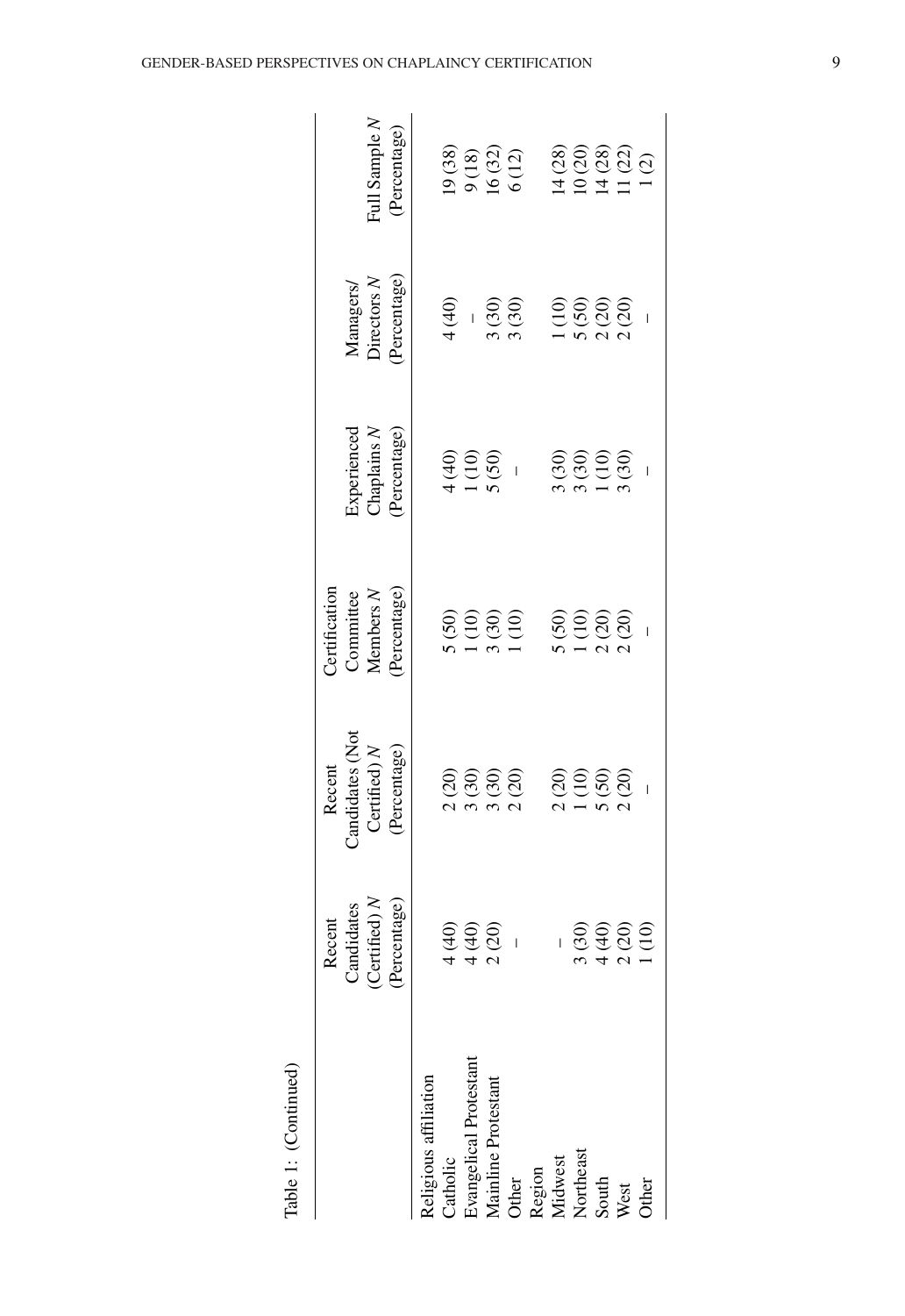|               |                                                                    |                                                                                      |             | Professionalization Language       |                                  |
|---------------|--------------------------------------------------------------------|--------------------------------------------------------------------------------------|-------------|------------------------------------|----------------------------------|
|               | Theme                                                              | Exclusionary                                                                         | Demarcating | Inclusionary                       | Dual Closure                     |
| Female        | 1. Interpersonal capacity                                          | Interpersonal skills ad                                                              |             | Demonstrates                       |                                  |
| language      | 2. Knowledge and skill                                             | self-awareness required <sup>a</sup><br>come from theory and<br>Knowledge and skills |             | Communication skills<br>leadership | Multifaith comfort/<br>knowledge |
|               | 3. Credentials                                                     | education                                                                            |             | Achieved and                       |                                  |
|               |                                                                    |                                                                                      |             | maintained                         |                                  |
|               | 4. Value for the chaplaincy                                        |                                                                                      |             | System of                          | System of                        |
|               | community                                                          |                                                                                      |             | accountability                     | accountability                   |
|               | 5. Interdisciplinary respect                                       |                                                                                      |             | Peer with other                    |                                  |
|               |                                                                    |                                                                                      |             | healthcare                         |                                  |
|               |                                                                    |                                                                                      |             | professionals                      |                                  |
| Male language | 1. Interpersonal capacity                                          | self-awareness required<br>Interpersonal skills and                                  |             |                                    |                                  |
|               | 2. Knowledge and skill                                             | Knowledge and skills                                                                 |             |                                    |                                  |
|               |                                                                    | come from theory and<br>education                                                    |             |                                    |                                  |
|               | 3. Credentials                                                     |                                                                                      | Achieved    |                                    |                                  |
|               | 4. Value for the chaplaincy                                        | Quality assurance                                                                    |             |                                    |                                  |
|               | community                                                          |                                                                                      |             |                                    |                                  |
|               | 5. Interdisciplinary respect                                       | Subject matter expert                                                                |             |                                    |                                  |
|               | <sup>a</sup> A description used by both female and male chaplains. |                                                                                      |             |                                    |                                  |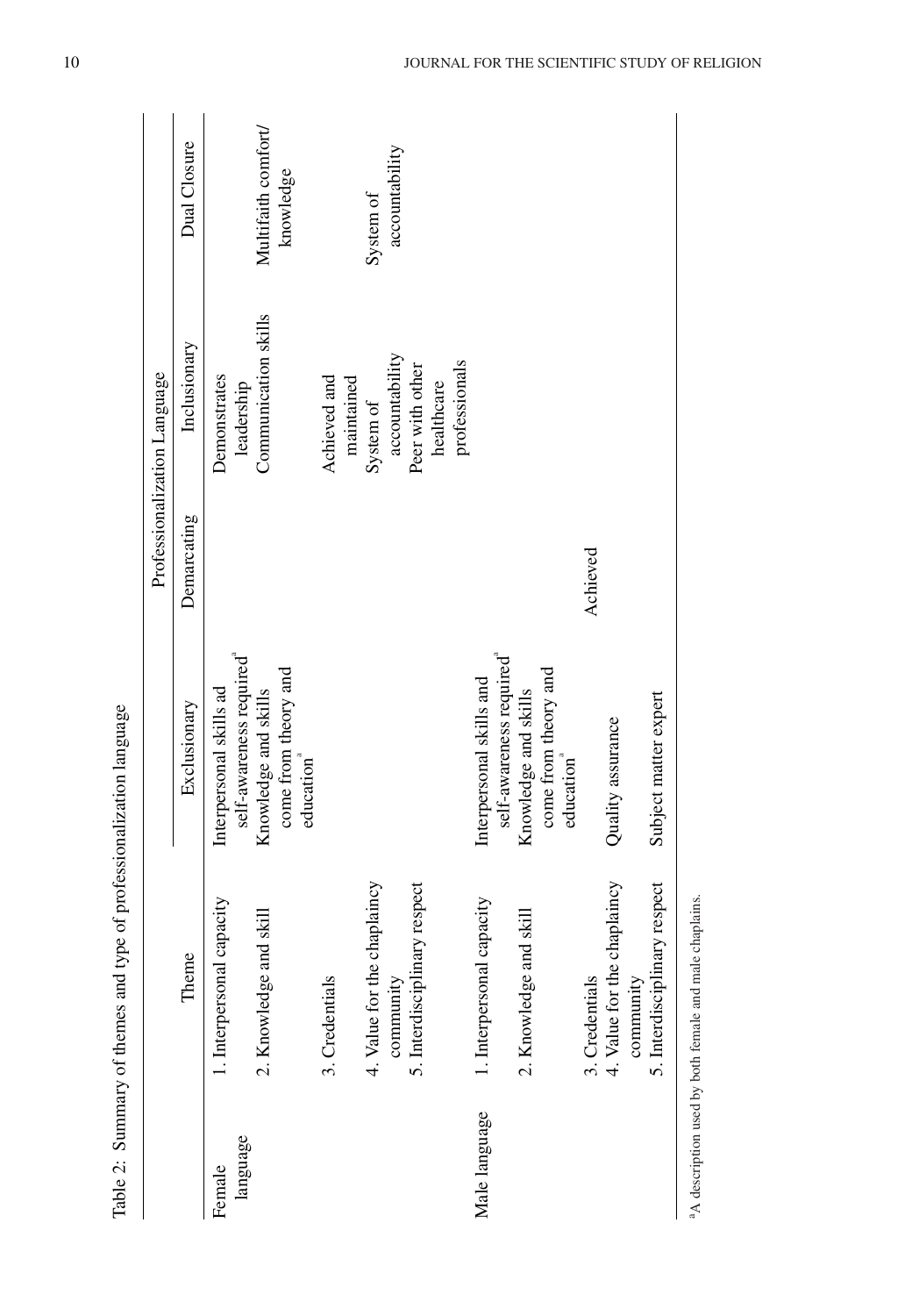

Figure 1 Subthemes developed from primary codes in initial analysis

# other people before focusing on self-awareness. For example, one male chaplain explained that interpersonal engagement necessitated intrapersonal awareness:

[...] how effective can a person be walking into a particular patient's room and be able to engage in conversation in a way that is useful to the patient without the chaplain and the chaplain's own ego, and self, getting in the way? I mean, we can't avoid that, but to the extent that someone is aware of themselves and their inner workings, I think they are much more likely to be good chaplains and good spiritual care providers.

Generally, female chaplains first discussed self-awareness, then interpersonal skills. This typically included emotional attunement and awareness of strengths and weaknesses. One chaplain explained that she understood demonstrating competence to mean:

… to know who I am, and what is my role as a person of faith. For me, it's meeting people where they are at, and it's just knowing the background that I bring, and the skills that I bring…

Before discussing the manner in which chaplains engaged with others, female chaplains typically focused on identifying their own strengths and abilities.

Additionally, female chaplains added that leadership in social settings is necessary to demonstrate competence, specifically in the form of interdisciplinary engagement. For example, one manager shared that she hoped a chaplain's competence would include the ability to enter a room with some authority:

I think there is also a level of leadership that I would expect to find with a competent chaplain. That they would be able to go into a room and give a presentation. Being able to speak up at a meeting. My chaplains work on many, many different committees and I would see it as a waste of time if they were not contributing.

Additional themes that arose for female chaplains indicated a need for multidirectional uses of power. For them, professionalization requires the interpersonal relationship with professional colleagues and the ability to demonstrate authority and expertise. Authority and expertise ultimately provide the avenue for inclusion as a female member of the healthcare team.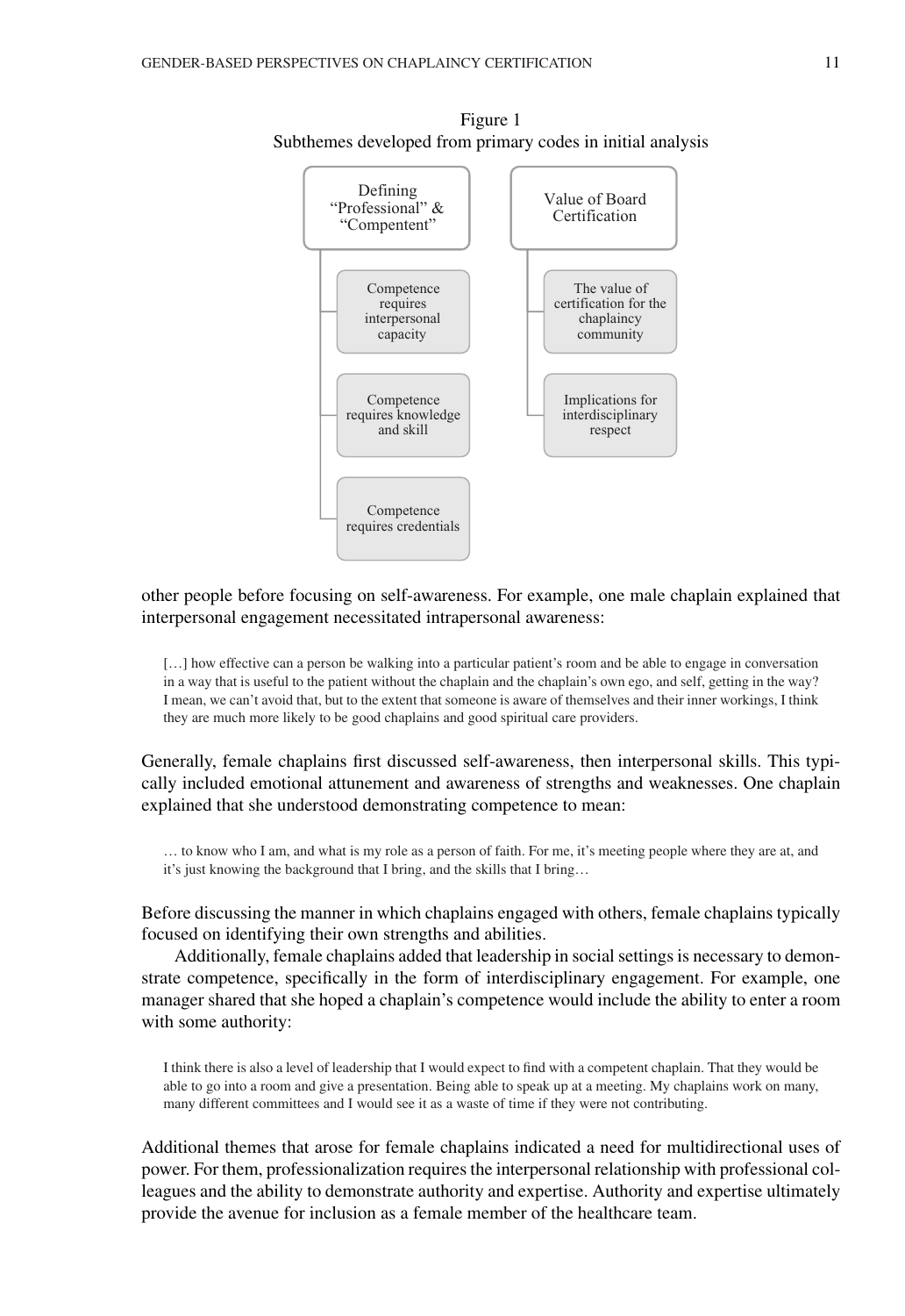## *Competence Requires Knowledge and Skill*

Chaplains stated that a competent chaplain possessed certain knowledge and skills. Differences between male and female chaplains appeared stark with the additional role of communication identified by female chaplains. Male chaplains repeatedly prioritized the ability to "practice clinical skills grounded in theory." For example, one chaplain shared that:

Competency generally is like, yes, I have a theology of care and I have a theory of practice.

In other words, any clinical care provided by a chaplain comes from a set of principles or formally learned concepts. The ways of thinking and practicing are learned, obtained, and applied. Chaplains' clinical skills arise from repeated study and practice. One manager explained:

We want chaplains that the service that they provide is informed and is directed by the theory and the research that's out there, and I think board certification is an indicator of that. That this chaplain is integrating into their practice the best that's out there.

In other words, not only is a competent chaplain certified, but they also integrate specific knowledge into their practices. However, the data lack further specificity about the theory or skills that needed mastering.

Female chaplains repeated these themes but added points about communication skills and the ability to demonstrate plans of care with colleagues. When discussing the skills required of a competent chaplain, the topic of communication typically followed. One newly certified chaplain shared the skillsets she considered vital:

Things like active attentive listening, compassionate engagement in conversation, being able to help families and patients navigate ethical decision making, conflict, the challenges that come with illness and injury and things that we encounter in the hospital, being able to communicate clearly with chaplain colleagues and with members of the interdisciplinary [team]…

The priority of self-awareness prior to social engagement as well as the importance of communication also arose in her interview. She continued:

So, just the interdisciplinary and within our own discipline, communication in both of those areas. I think having at least part of one's demeanor that is compassionate and empathetic, and able to connect well with people …

Communication with colleagues, both within chaplaincy and with other disciplines, was considered vital to professional competency for female chaplains.

Additionally, female chaplains identified the importance of being able to provide spiritual care within an interfaith setting. Educational standards as well as certification competencies require chaplains to care for individuals who carry different beliefs and practices without evangelizing. Although chaplains receive endorsement from a particular religious or spiritual group, certification requires that one demonstrates the ability to provide appropriate care to individuals regardless of faith.

One chaplain manager shared that she routinely assessed applicants' knowledge and awareness of other faith traditions, explaining:

Do [potential hires] have a basic understanding of not only their own faith tradition, but other faith traditions as well? Do they have an understanding of the concept of being present in another's tradition rather than in their own, [...] to be able to say that I can minister in any faith tradition...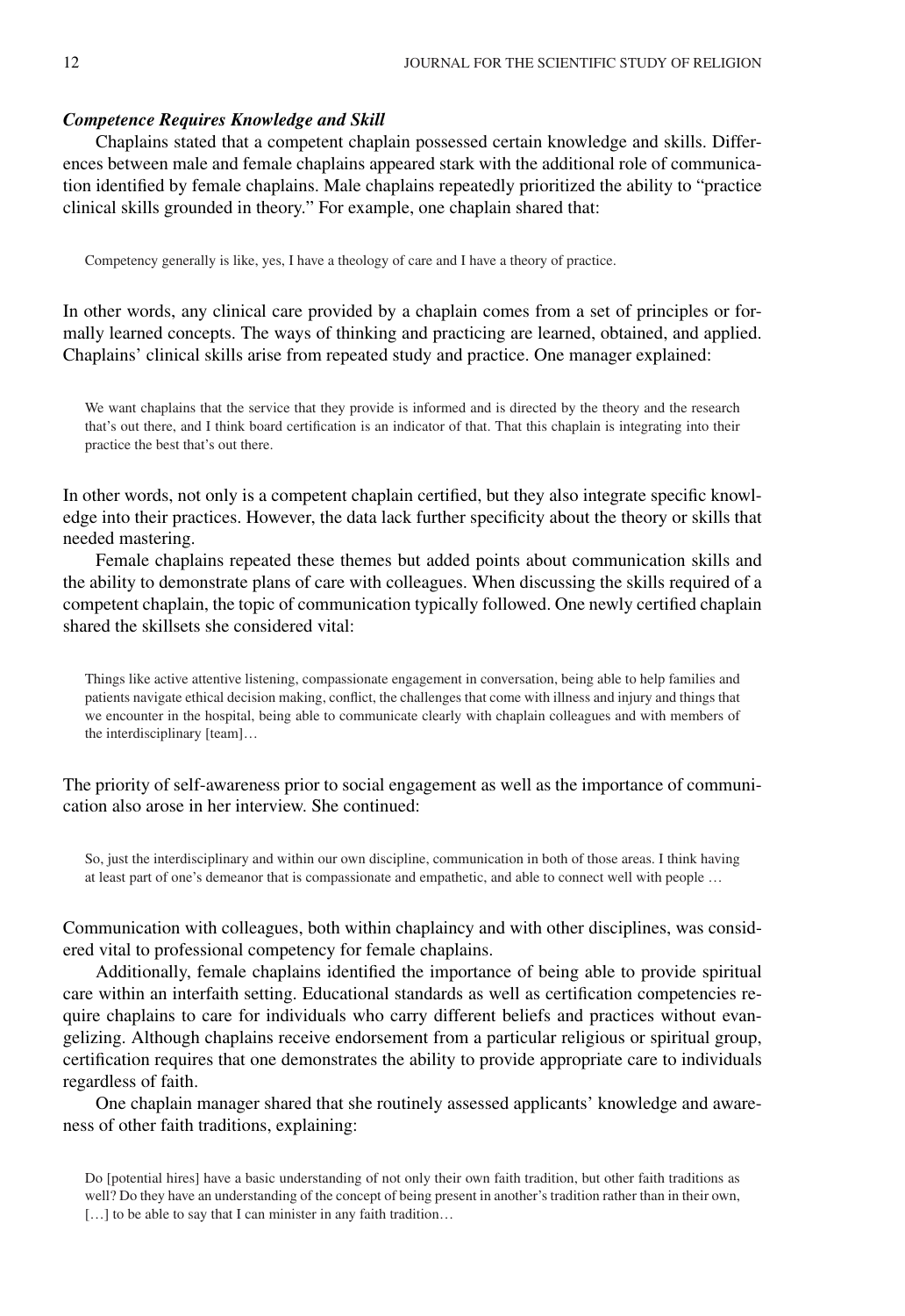She considered this skill a central identifier of competence. Another interviewee explained that certification credentials identify a chaplain's comfort with, and ability to, provide care in interfaith settings. An experienced chaplain noted her assumption that certified chaplains can:

…work in an interfaith, multi-faith capacity and meet people where they are and also that they value their ongoing professional development and relationships.

Female chaplains discussed that certification indicated a peer's ability to function in this manner and navigate relationships with individuals who do not share beliefs.

## *Competence Requires Credentials*

Both female and male chaplains considered a competent professional credentialed. In other words, the act of receiving credentialing makes one a competent professional. One experienced male chaplain, when discussing why he sought certification many years prior, shared that board certification established his position as a chaplain in a more formal way:

At the time I wanted the credential to kind of improve my qualifications as a professional chaplain.

Frequently, male chaplains signified that the credentials marked an endpoint for training and education. One male chaplain shared:

So, it is just a culmination of proof that you finished this thing and there's a board out there that's verifying that you are fully trained and competent according to our standards.

Credentialing signaled that a chaplain met a set of standards and the certification can operate as a status signal to others. Although male chaplains commented on certification as a valued resource, language that minimized the value of certification arose frequently. With only one exception, this was not present in interviews with women. One experienced chaplain said that certification credentials simply communicates to other chaplains about his skill level and, beyond reassuring others of his competence, he felt it added no value:

Practically, [certification] is seen as a measure in our hospital systems […] as a confirmation of my skill or competency. Amongst my peers it has some value. Personally, not so much in that I felt equally skilled and competent before I was board certified.

In another case, a male chaplain shared that most of his local colleagues did not have chaplaincy credentials, thus put little value on them. Most male chaplains found value in certification credentials; however, a smaller number seemed to minimize or dismiss their value.

Beyond acknowledging the importance of credentials to indicate competence, female chaplains prioritized continued education when discussing credentialing. Certification did not offer an end point or final demarcation for these chaplains. One female chaplain noted that board certification requires chaplains to continue learning skills and approaches to caring for others. Without continued learning, she worried her care would lose some level of impact:

I think that's a fear for chaplains, that it becomes rote. […] And so how do I challenge myself to understand what are more things that I can put in the toolbox to use?

When discussing what becoming competent meant to her, she explained that credentials were achieved and maintained; a competent professional requires one to continue learning. Prioritizing continued education also communicates a dedication to chaplaincy and "…shows a level of commitment and seriousness about the profession." Female chaplains discussed the credentials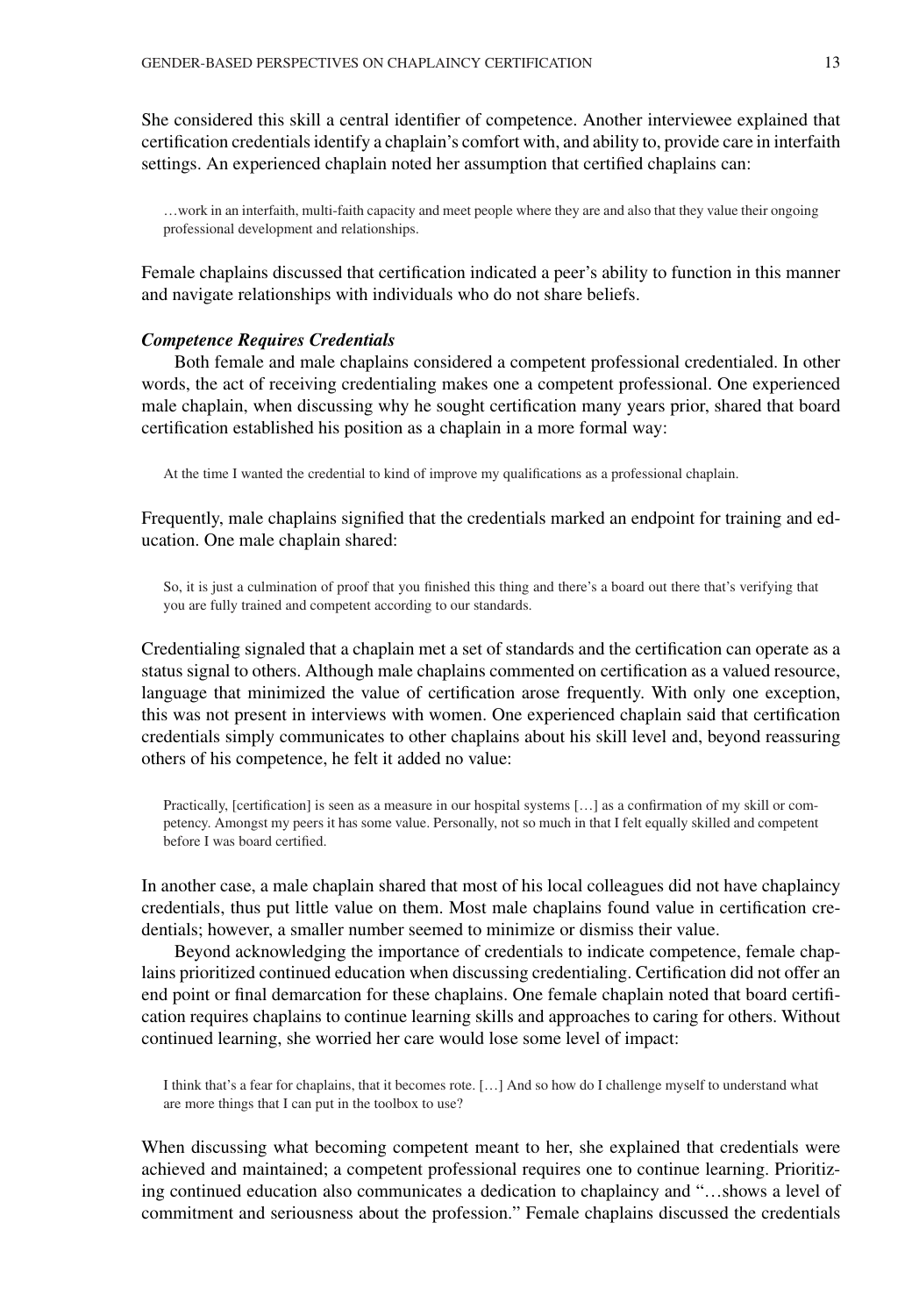to demonstrate meeting minimum standards alongside communicating a larger professional and educational dedication. One chaplain shared that she wondered why a colleague would not seek certification:

Is it because they don't value that, is it because they don't want to work or have the ability to work within a diverse group? Or are they just not concerned about their own professional development?

# Another newly certified chaplain talked about the importance of credentialing as a manner to ensure clinical inclusion:

[...] as a profession, to be seen as equal members of the medical team, we need to have a level of professionalism and level of education and certification is perfect, as part of it. Because every other discipline has to be licensed or certified and has to do continuing education.

# A woman who did not receive certification initially shared that certification keeps a chaplain attuned their care and skills:

So just having to continue that training and that education and that formation is important. When you just go out there and do the work, and you get into a rut, and you write the same thing in every chart about every patient, and all you're doing is walking by, basically blessing them, and going on your way, you're not really providing spiritual care.

Although male chaplains valued certification as a way to demarcate professionalism, they did not discuss the necessity of continued education. The language used by female chaplains suggested that professional status must be repeatedly demonstrated or proven.

# *The Value of Certification for the Chaplaincy Community*

Both male and female chaplains identified that board certification held value within the chaplaincy community, however, they described that value differently. Men frequently used "quality assurance" language, while women discussed peer accountability. For example, one newly certified chaplain explained in depth about how he identifies competent chaplains:

As a whole, I believe the institution of being board certified gives everybody a baseline, a minimum requirement to meet. And it allows me to better […] trust and understand the [other chaplains] that I'm working with, whether it's with handoff or calling other facilities when patients are getting transferred.

He explained that he wanted reassurance that colleagues at other facilities functions with the same understanding of spiritual care, emotional processing, and support. He considered certification credentials as an indicator that the care provided by other chaplains remained consistent. One male manager shared his concern in identifying competent chaplains:

[...] I think our chaplains, by either going through or having finished the board certification process, are providing spiritual care that's attuned to the medical and treatment needs of the patient, is coordinated with the treatment team, and so there's a quality assurance that we're not going to come in and provide spiritual care that's going to be contradictory to their wellbeing, contradictory to what the medical team is suggesting or recommending. […] I do think board certification is a very helpful screening process.

Although the language in his discussion indicated that certification provided quality assurance to the medical team, his use of the term "screening process" suggested he was concerned about quality variation among chaplains. Certification demarcates chaplains from other types of religious/spiritual care and appears to reassure chaplains that their peers will not provide care that harms the treatment team's efforts.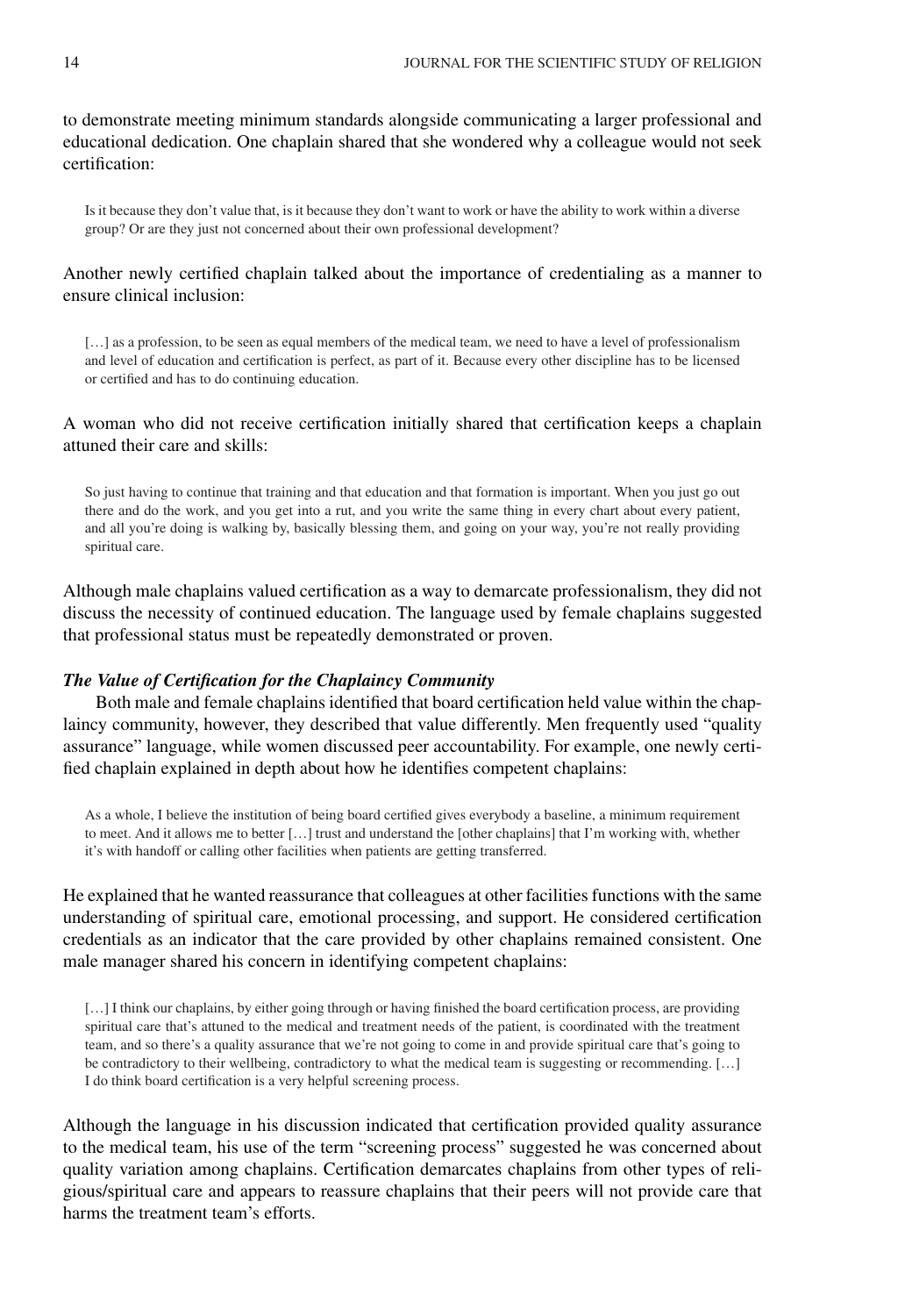Female chaplains used different language, emphasizing certification's value to the larger chaplaincy community. The term "accountability" arose frequently. For example, after sharing that she did not receive certification on her first attempt, one chaplain stated that she considered this system of accountability to be multitiered.

I'm accountable to my department on a day-to-day basis at work. But then I'm accountable also to the endorsement process. And then above that to [the professional organization] in general, […] multiple peoples' eyes are on us to make sure we're giving the best care we can to the patient in the end. And not abusing our profession or people or power or authority.

Although both excerpts seem to indicate a concern for misuse of the role as a religious/spiritual leader, the manner in which men and women discussed the internal professional value of the credentials varied. For female chaplains, the focus suggested the desire for inclusion with peers while the language used by male chaplains suggested the desire to trust the other unknown peers.

### *Implications for Interdisciplinary Respect*

Both male and female chaplains discussed the value certification provided across disciplines. Although more frequently discussed by female chaplains, all shared how credentials indicate expertise and authority within healthcare settings. One newly certified chaplain shared that she considered certification important because of the interdisciplinary inclusion it provided:

Especially in working in the healthcare field, having a demonstrated ability to do this work, and having that recognized by an overarching organization, I think carries a lot of weight. Especially when I'm wanting to be a peer at the table with doctors, and nurses, and people who've gone through their own board certification process.

She continued to reflect about how the certified title on her badge impacts relationships with clinician colleagues rather than perceptions of patients or families:

I mean, my badge says certified chaplain, but I'm not sure that a patient or a loved one who I encounter knows what that means,[...] or that it looks any different than if I just walked in with my former badge that said 'chaplain' versus 'certified chaplain.'

Her reflection suggests that the challenge was less about being recognized as being certified by patients and families and more about recognition by chaplains' clinical peers.

Additionally, chaplains shared that certification allowed other professionals to see them as subject-matter experts. One male manager shared that he thought that, for patients, certification spoke to a level of knowledge or skill:

[Certification is] to recognize that the individuals in the room have expertise and training in their specific environment, not the pastor who is trying to help them as in a church context, but we actually have the expertise to deal with them in a medical context.

Chaplains explained the need to reinforce to colleagues that their work complimented medical treatment. Chaplains commented that they build trust and reassurance with colleagues by utilizing a credentialing process that mirrors the language and practices of the larger medical community. Both female and male chaplains utilized inclusionary language to discuss the value of certification to professionals in other disciplines.

#### **Discussion**

Over time, increasing proportions of female professionals have joined the healthcare and religious workforces. The history of these organizations shows that men have traditionally held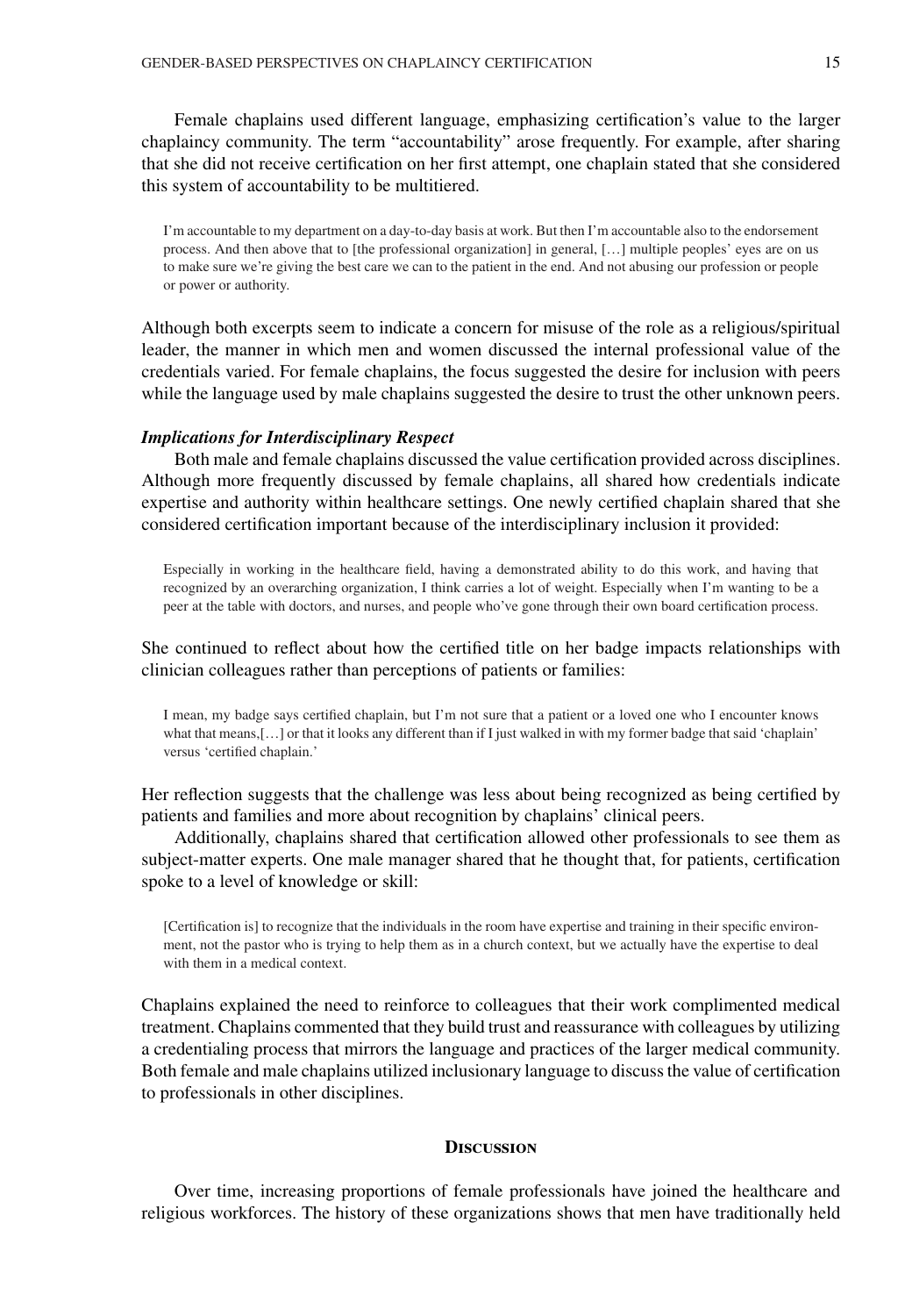positions of authority and knowledge. Although women are now more widely accepted as professionals, the institutionalized gender inequity remains present in subtle ways that are evident as growing professions establish themselves. Healthcare chaplains began utilizing professionalization tactics, specifically board certification, in the 1920s to cement legitimacy within healthcare. The most recent efforts to continue professionalization occur within a context where female membership has continued to grow. This study, guided by gender and professionalization theories, highlighted differences in professionalization language between male and female chaplains. Even as occupational groups such as chaplains professionalize and increasingly include women in their professional ranks, this study highlighted the recurring gender stratification processes within workforce expansion efforts. Female chaplains utilized multiple layers of language, signaling both inclusionary and exclusionary efforts, to discuss obtaining professional recognition and indicative of the patriarchal history within healthcare. Male chaplains most frequently used language indicative of exclusionary and demarcating professionalization strategies. The variations in gender perspectives highlight the layers and nuances of continued stratification.

Much of the exclusionary language occurred among male chaplains. Exclusionary professionalization language or language that focused on intra-occupational composition appeared when chaplains discussed the interpersonal capacity of chaplains, the basis of the knowledge and skills required for chaplaincy, the value of certification for the larger chaplaincy community, and board certification's implications for interdisciplinary respect. Although female chaplains identified the same themes as male chaplains, women often added layers to the discussion, signaling the need to exert power in additional directions. Demarcating tactics, such as the formalization of credentials for chaplains, historically functioned as an institutionalized way to exclude and create closure for a profession (Murphy 1988; Witz 1992:65). Medicine, as a field, utilized state licensure, formal corporations, and associations to organize power and authority in the 1700s and 1800s (Witz 1992). Those requirements included formal education from university settings originally inaccessible to women. Demarcating and identifying the bounds of professional chaplaincy practice, as noted by interviewed chaplains, requires credentials; however, female chaplains also highlighted the importance of continued education.

Although Witz's (1990, 1992) framework coincides with the present study's findings, it traditionally approaches professionalization as if professions are wholly male or female. The framework may be limited for professional healthcare chaplaincy that reports an equal number of female and male chaplains (White et al. 2020), The consideration of gender within professionalization theories and frameworks must also consider the political environment in which such changes occur as well as variations in communication strategies about one's profession.

Inclusionary strategies, or the assertion of authority and power to a larger group, appears most frequently in the language of female chaplains. Language revealing inclusionary strategies arose through the identification of the need for leadership as a chaplain and accountability. The need to establish chaplains as peers among other healthcare professionals stood out most prominently for its inclusionary tone. The challenges for women in leadership within religious organizations may be intertwined with those experienced by female chaplains. For instance, women clergy often face barriers to achieve equal salary, support, or advancement as compared to male clergy (Zikmund, Limmis, and Chang 1999; Meyer 1999). The difference appears through the tangible social and cultural hurdles (Zikmund, Lummis, and Chang 1999; Meyer 1999).

Dual closure tactics emphasize the need to exert power in multiple directions for professional closure as well as equal professional recognition (Witz 1990, 1992). Although the chaplaincy workforce is not comprised simply of women, language of dual closure tactics appears in discussions about knowledge and skill as well as accountability. Women seeking entry into healthcare historically argued for "nongendered individualistic criteria of inclusion" (Witz 1992:195). Similarly, female chaplains may continue to emphasize the value of board certification as a means of recognition and inclusion within a profession that is at the intersection of two traditionally male-oriented occupations.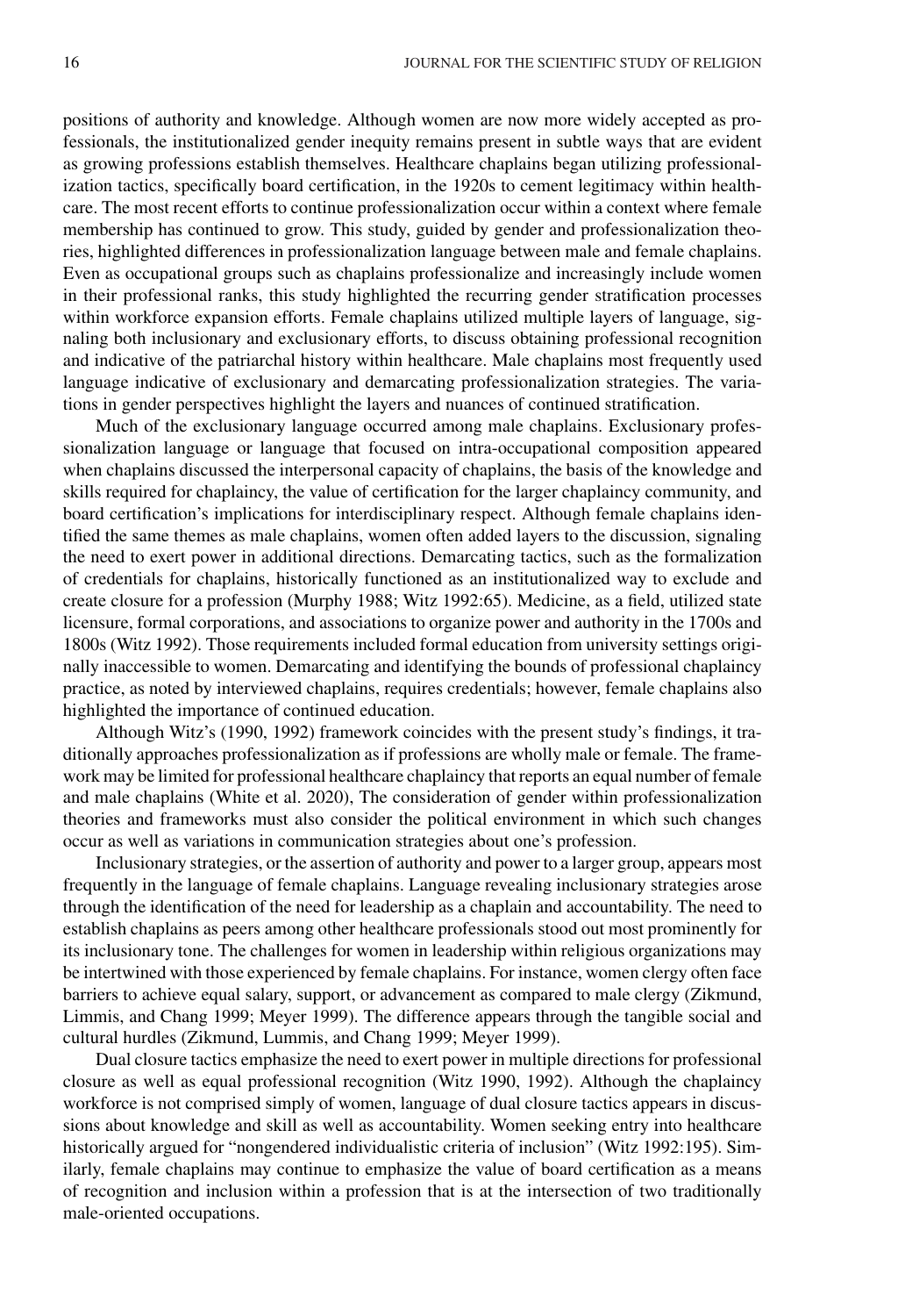Women noted professional certification as a tool for accountability among peers while men discussed it as a manner to ensure quality assurance of peers' skills. Women's language hints at the need for inclusion while their male counterparts focused on exclusion. The theory of comparable worth suggests that gender norms influence the construction and reconstruction of skill used to assess performance in employment settings (Steinberg 1990). Sociologists suggest that when women began to gain entry into professional occupations, efforts aimed to devalue feminizing occupations increased (Mandel 2018; Steinberg 1990). Typically, "women's work is treated as invisible in the definition of job factors" (Steinberg 1990:463), thus requiring women to advocate differently for their professional efforts. The differences arising in chaplains' language may require certifying bodies to establish standardized language so that the professionalization efforts within specific locations undertaken by chaplains, regardless of gender identity, advocate for the whole body of chaplaincy rather than disseminate conflicting messages.

Further, professionalization efforts that aim to usurp existing power occur within dual closure strategies. The female chaplains' discussion of interfaith competence—a theme that did not arise for male chaplains—could suggest efforts to usurp the extensive traditional male authority from formal religious organizations. Another possibility is that by emphasizing equality among minority groups, a social group can challenge inequality regimes that reinforce organizational hierarchies (Acker 2006:455). Although discussions did not equate to formal efforts to minimize inequality, the suggestion of interfaith and inclusionary priorities may set the stage for addressing inequalities more broadly (Acker 2006). Advocacy at an organizational level, such as the professional chaplaincy organizations engaging with the leadership of professional nursing or physician organizations, may further advance interprofessional understandings of the role and scope of chaplaincy. This advocacy, alongside standardized language for what competence and certification mean, will help address inequities that manifest in chaplains' language.

## **Limitations**

Qualitative research aims to examine a topic in-depth, and the results are not intended to be generalizable. Thus, these results should be considered exploratory rather than representative. The research team's choice to separate excerpts by self-identified gender during quote extraction and then to code inductively may have introduced some bias. The team attempted to mitigate this by analyzing one group at a time during initial coding. Finally, this research would have benefited from more gender diversity in the sample. Future research should explore the viewpoints of chaplains who identify beyond the gender binary.

## **Conclusion**

Professional chaplains work at an intersection of healthcare and religious organizations. Both institutions are evolving from a gender perspective. Through board certification, the professional chaplaincy organizations aim to strengthen their membership and refine their jurisdictional claims. Although many of the same themes arose between male and female healthcare chaplains, the language used to describe current professionalization efforts differed. Female chaplains appear to utilize the language and tactics of female professionalization projects (Witz 1990, 1992) while male chaplains' language focused on drawing boundaries and denoting expertise. Future research should explore how these differences impact communication with other clinical providers as well as other clinical providers' expectations of chaplains. Further, this topic warrants a more intentional study to identify the extent of such professionalization differences and their impact. A future quantitative study could add to the results by highlighting the extent of the differences identified herein. The challenges inherent to female professionalization appear present for female chaplains despite the professional body's contemporary gender balance.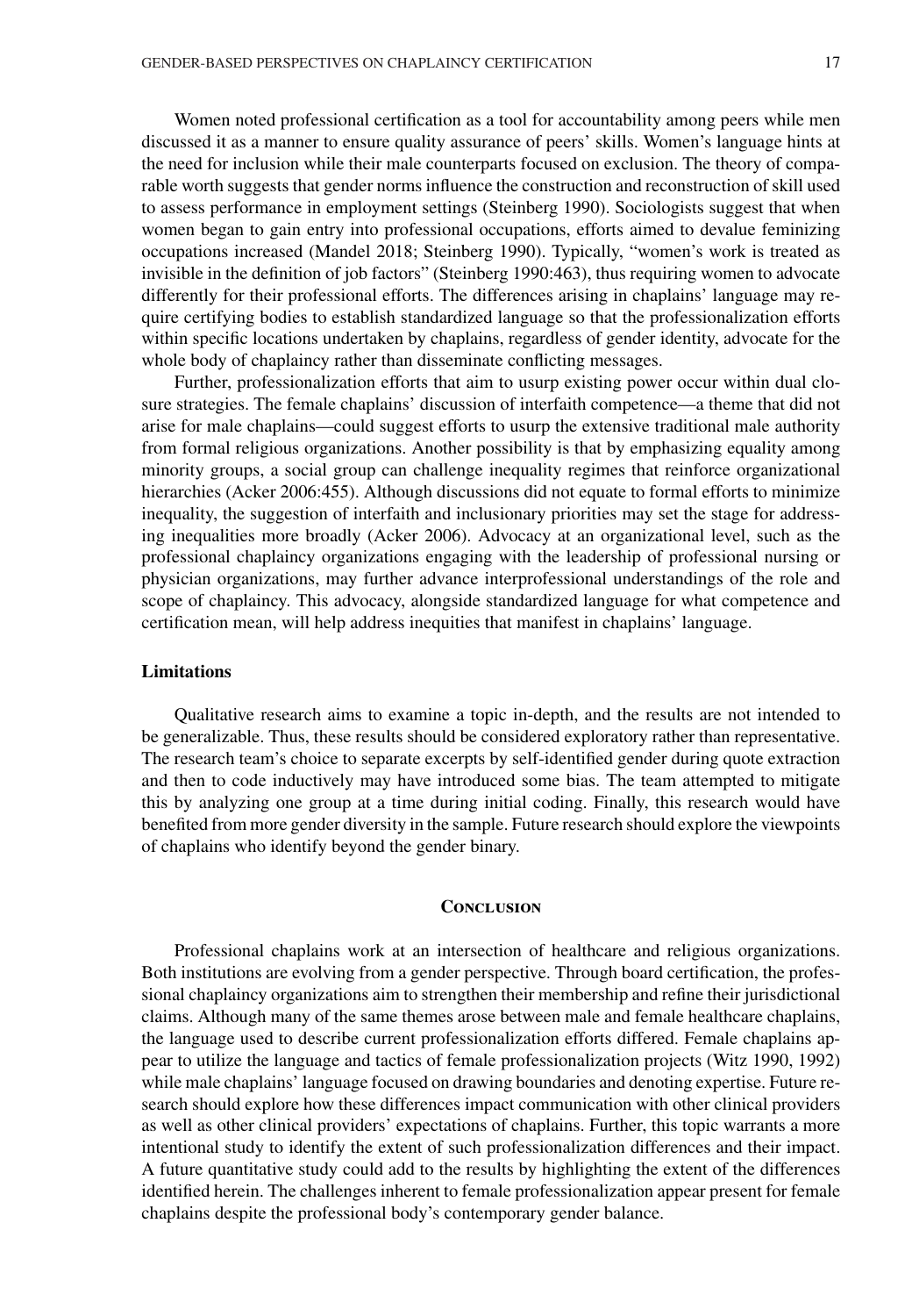## **References**

- Abbott, Andrew. 1988. *The system of professions: An essay on the division of expert labor*. Chicago, IL: University of Chicago Press.
- Acker, Joan. 1990. Hierarchies, jobs, bodies: A theory of gendered organizations. *Gender and Society* 4(2):139–58.

Acker, Joan. 2006. Inequality regimes: Gender, class, and race in organizations. *Gender and Society* 20(4): 441–64.

- Atkinson, Paul, and Sara Delamont. 1990. Professions and powerlessness: Female marginality in the learned occupations. *Sociological Review* 38: 90–110.
- Barker, Kristin. 1998. Women physicians and the gendered system of professions: An analysis of the Sheppard-Towner Act of 1921. *Work and Occupations* 25(2): 229–55.
- Bielby, William T. and James N. Baron. 1987. Men and women at work: Sex segregation and statistical discrimination. *American Journal of Sociology* 91(4): 759–99.

Cadge, Wendy. 2012. *Paging God: Religion in the halls of medicine*. Chicago, IL: University of Chicago Press.

Cadge, Wendy. 2019. Healthcare chaplaincy as a companion profession: Historical developments. *Journal of Health Care Chaplaincy* 25(2): 45–60. [https://doi.org/10.1080/08854726.2018.1463617.](https://doi.org/10.1080/08854726.2018.1463617)

- Cadge, Wendy, Jeremy Freese and Nicholas A. Christakis. 2008. The provision of hospital chaplaincy in the United States: A national overview. *Southern Medical Journal* 101(6): 626–30. [https://doi.org/10.1097/SMJ.0b013e3181706856.](https://doi.org/10.1097/SMJ.0b013e3181706856)
- Carter, Helen. 1994. Confronting patriarchal attitudes in the fight for professional recognition. *Journal of Advanced Nursing* 19: 367–72.

Charmaz, Kathy. 2014. *Constructing grounded theory*. London: Sage Publications.

- Chaves, Mark. 1996. Ordaining women: The diffusion of organizational innovation. *American Journal of Sociology* 101(4): 840–73.
- Chaves, Mark. 1997. *Ordaining women: Culture and conflict in religious organizations*. Cambridge, MA: Harvard University Press.

Crompton, Richard. 1987. Gender status and professionalism. *Sociology* 21: 413–28.

- de Vries, Raymond, Nancy Berlinger and Wendy Cadge. 2008. Lost in translation: The chaplain's role in health care. *The Hastings Center Report* 38(6): 23–27. [https://doi.org/10.1353/hcr.0.0081.](https://doi.org/10.1353/hcr.0.0081)
- Ecklund, Elaine Howard, Wendy Cadge, Elizabeth A. Gage and Elizabeth A. Catlin. 2007. The religious and spiritual beliefs and practices of academic pediatric oncologists in the United States. *Journal of Pediatric Hematology/Oncology* 29(11): 736–42. [https://doi.org/10.1097/MPH.0b013e31815a0e39.](https://doi.org/10.1097/MPH.0b013e31815a0e39)
- England, Paula, Andrew Levine and Emma Mishel. 2020. Progress toward gender equality in the United States has slowed or stalled. *Proceedings of the National Academy of Sciences of the United States of America* 117(13): 6990–97.
- Erlandson, David A., Edward L. Harris, Barbara L. Skipper and Steve D. Allen. 1993. *Doing naturalistic inquiry: A guide to methods*. Newbury Park: SAGE Publications.
- Fayard, Anne-Laure, Ileana Stigliani and Beth A. Bechky. 2016. How nascent occupations construct a mandate: The case of service designers' ethics. *Administrative Studies Quarterly* 62: 270–303.
- Grusky, David B. and Katherine R. Weisshaar. 2014. *Social stratification: Class, race, and gender in sociological perspective*. New York, NY: Routledge Publishers.
- Lehman, Edward C. 1997. Reviewed work: Ordaining women: Culture and conflict in religious organizations by Mark Chaves. *Journal for the Scientific Study of Religion* 37(4): 757–58.

Lorber, Judith. 1984. *Women physicians: Careers, status, power*. New York: Tavistock.

- Macdonald, Keith M. 1985. Social closure and occupational registration. *Sociology* 19(4): 541–56. [https://doi.org/10.](https://doi.org/10.1177/0038038585019004004) [1177/0038038585019004004.](https://doi.org/10.1177/0038038585019004004)
- Mandel, Hadads. 2018. Occupational feminization and pay reduction. *Demography* 55: 669–90.
- Melosh, Barbara. 1982. *The physician's hand: Work, culture, and conflict in American nursing*. Philadelphia, PA: Temple University Press.
- Merriam, Sharan. 2009. *Qualitative research: A guide to design and implementation*. San Francisco, CA: Jossey-Bass Publishers.
- Meyer, Katherine. 1999. Reviewed work: Clergy women: An uphill calling. *Contemporary Sociology* 28(6): 692–93.
- Moldow, Gloria. 1987. *Women doctors in gilded-age Washington: Race, gender, and professionalization*. Urbana, IL: University of Illinois Press.
- Murphy, Raymond. 1988. *Social closure: The theory of monopolization and exclusion*. Oxford: Clarendon Press.
- Myers-Shink, Susan E. 2008. *Helping the good shepherd: Pastoral counselors in a psychotherapeutic culture 1925–1975*. Baltimore, MD: John Hopkins University Press.
- Parkin, Frank. 1979. *Marxism and class theory: A Bourgeois critique*. London: Travistock Publishers.
- Steinberg, Ronnie J. 1990. Social construction of skill: Gender, power, and comparable worth. *Work and Occupations* 17: 449–82.
- Thomas, John Rea and Mark LaRocca-Pitts. 2006. *Compassion, commitment and consistence: The rise of professional chaplaincy*. Schaumburg, IL: Association of Professional Chaplains.